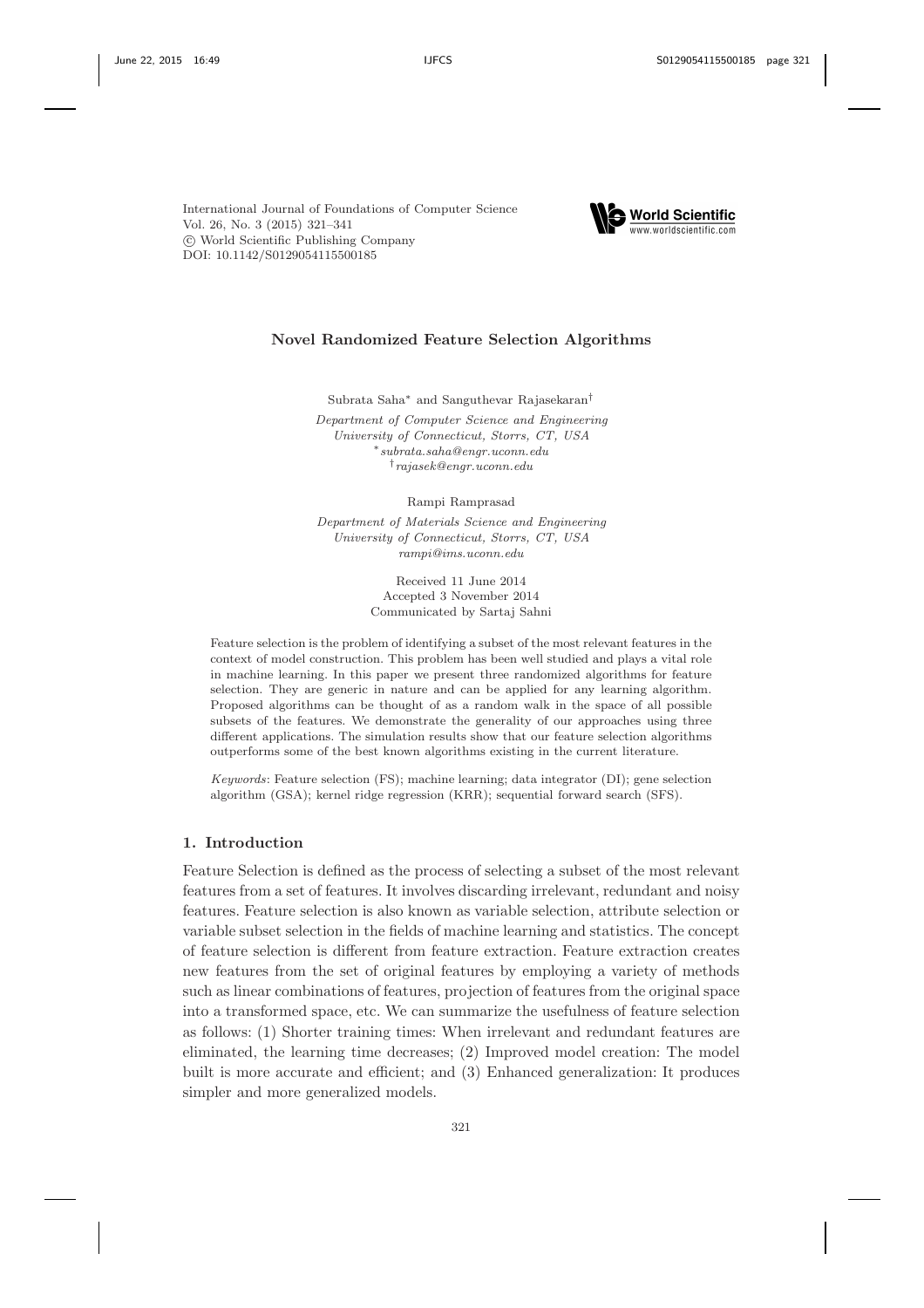#### 322 S. Saha, S. Rajasekaran & R. Ramprasad

A generic feature selection algorithm employs the following steps: (1) Select a subset of features; (2) Evaluate the selected subset; and (3) If the stopping condition is met then terminate else repeat Steps 1 and 2. The algorithm generates candidate subsets using different searching strategies depending on the application. Each of the candidate subsets is then evaluated based on an objective function. In the context of any learning algorithm, the objective function could be the accuracy. Note that for any learning algorithm there are two phases. In the first phase (known as the training phase), the learner is trained with a set of known examples. In the second phase (known as the test phase), the algorithm is tested on unknown examples. Accuracy refers to the fraction of test examples on which the learner is able to give correct answers. In the feature selection algorithm, if the current subset of features yields a better value for the objective function, the previous best solution is replaced with the current one. If not, the next candidate is generated. This process iterates over the search space until a stopping condition is satisfied. Finally, the best subset is validated by incorporating prior knowledge.

In this paper we introduce a variety of randomized techniques for feature selection. These techniques can be used in the context of any learning algorithm. Consider the space of all possible subsets of features. We start with a random subset s of the features and calculate its accuracy. We then choose a *random neighbor*<sup>3</sup>  $s'$  of s and compute its accuracy. If the accuracy of  $s'$  is greater than that of s, we move to the new subset  $s'$  and proceed with the search from this point. Otherwise, we proceed our search depending on different techniques proposed in our algorithms. Suppose if the accuracy of  $s'$  is smaller than that of  $s$ , we can stay with the subset s (with some probability p) or move to the subset s' with probability  $1 - p$ . We proceed with the search from the point we end up with. This process of searching the space is continued until no significant improvement in the accuracy can be obtained. Our randomized search techniques are generic in nature. We have employed it on three different applications and found that those are indeed scalable, reliable and efficient. Note that our algorithms resembles many local searching algorithms (such as Simulated Annealing (SA)). However, our algorithms are much simpler and differs from the others. For example, we do not employ the notion of temperature that SA utilizes.

The rest of this paper is organized as follows: Related works are summarized in Sec. 2. Some background information and preliminaries are presented in Sec. 3. In Sec. 4 we describe our proposed algorithms. Analyses of our algorithms such as time complexity and convergence proof are presented in Sec. 5. The performance of the algorithms and experimental results are presented in Sec. 6. Section 7 concludes the paper.

<sup>a</sup>The notion of a random neighbor is defined precisely in Sec. 4.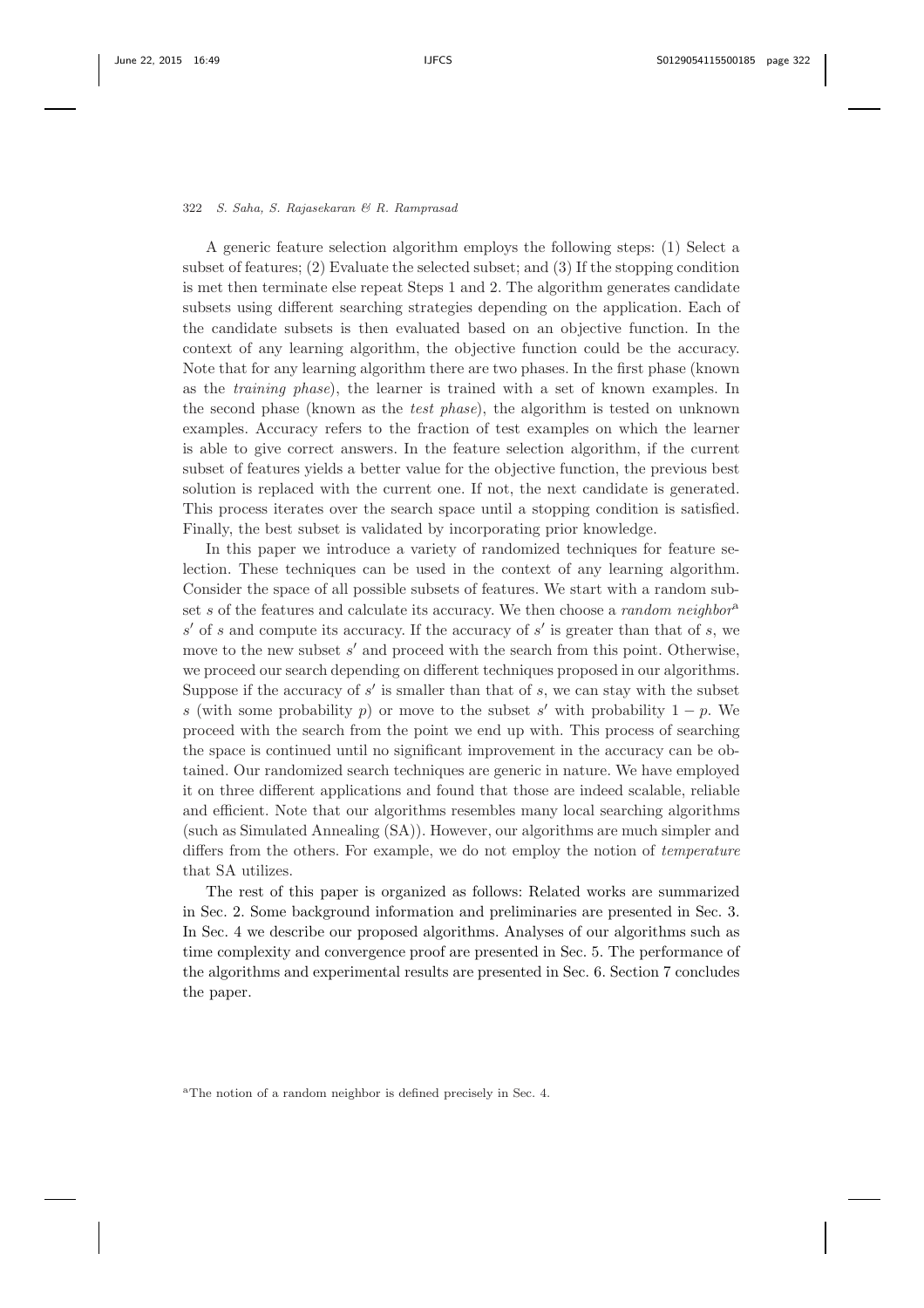## 2. Related Works

In this section we provide a summary of some well-known feature selection algorithms. These algorithms differ in the way the candidate subsets are generated and in the evaluation criterion used. Some examples of feature extraction methods can be found in [34].

### 2.1. Selection of candidate subset

Subset selection begins with an initial subset that could be empty, the entire set of features, or some randomly chosen features. This initial subset can be changed in a number of ways. In forward selection strategy, features are added one at a time. In backward selection the least important feature is removed based on some evaluation criterion. Random search strategy randomly adds or removes features to avoid being trapped in a local maximum. If the total number of features is  $n$ , the total number of candidate subsets is  $2^n$ . An exhaustive search strategy searches through all the  $2^n$  feature subsets to find an optimal one. Clearly, this may not be feasible in practice [15]. A number of heuristic search strategies have been introduced to overcome this problem. The branch and bound method [22] exploits exhaustive search by maintaining and traversing a tree, but stops the search along a particular branch if a predefined boundary value is exceeded. The branch and bound method has been shown to be effective on many problem instances.

Greedy hill climbing strategies modify the current subset in such a way that results in the maximum improvement in the objective function (see e.g., [25]). Sequential forward search (SFS) [4, 5], sequential backward search (SBS), and bidirectional search [18] are some variations to the greedy hill climbing method. In these methods, the current subset is modified by adding or deleting features. SFS sequentially searches the feature space by starting from the empty set and selects the best single feature to add into the set in each iteration. On the contrary, SBS starts from the full feature set and removes the worst single feature from the set in each iteration. Both approaches add or remove features one at a time. Algorithms with sequential searches are fast and have a time complexity of  $O(n^2)$ . Sequential forward floating search (SFFS) and sequential backward floating search (SBFS) [23] combine the strategies followed by SFS and SBS. Some feature selection algorithms randomly pick subsets of features from the feature space by following some probabilistic steps and sampling procedures. Examples include evolutionary algorithms [8, 9], and simulated annealing [4]. The use of randomness helps in the avoidance of getting trapped in local maxima.

# 2.2. Evaluation of the generated subset

After selecting the subsets from the original set of features, they are evaluated using an objective function. One possible objective function is the accuracy of the predictive model. Feature selection algorithms can be broadly divided into two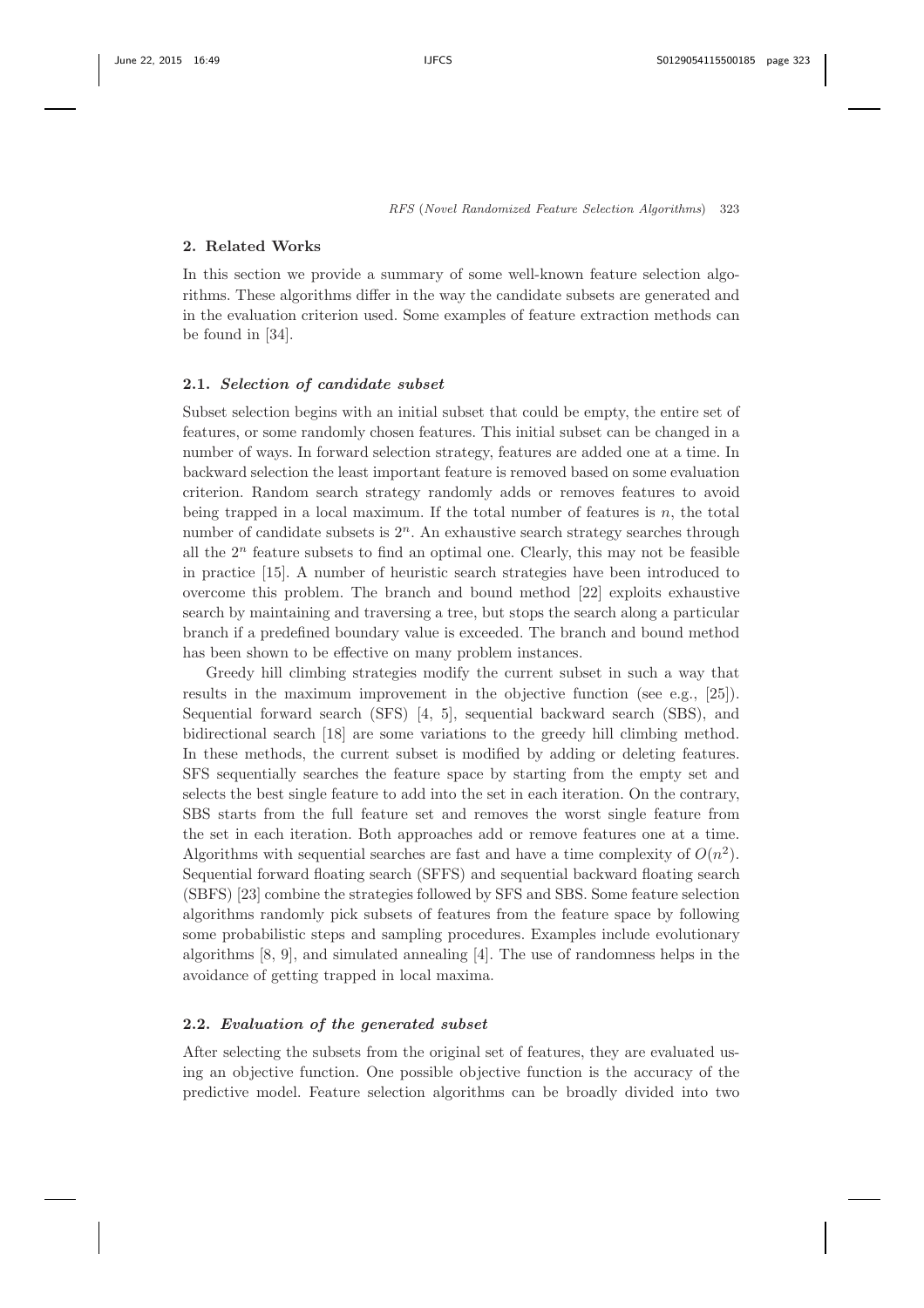categories: (1) wrapper, and (2) filter. In a wrapper method the classification or prediction accuracy of an inductive learning algorithm of interest is used for evaluation of the generated subset. For each generated feature subset, wrappers evaluate its accuracy by applying the learning algorithm using the features residing in the subset. Although it is a computationally expensive procedure, wrappers can find the subsets from the feature space with a high accuracy because the features match well with the learning algorithm. Filter methods are computationally more efficient than wrapper methods since they evaluate the accuracy of a subset of features using objective criteria that can be tested quickly. Common objective criteria include the mutual information, Pearson product-moment correlation coefficient, and the inter/intra class distance. Though filters are computationally more efficient than wrappers, often they produce a feature subset which is not matched with a specific type of predictive model and thus can yield worse prediction accuracies. Some of the filter-based methods are Chi-square [36], correlation-based (e.g., linear and rank), and entropy-based (e.g., information and gain-ratio) [37] filters.

## 3. Background Summary

We demonstrate the applicability of our proposed algorithms using three different applications. The applications of interest are: (1) the prediction of materials properties, (2) analysis of biological data, and (3) data integration. In this section we provide a brief summary on these applications.

## 3.1. Materials property prediction

If one wants to determine properties of a given unknown material, the traditional approaches are lab measurements or computationally intensive simulations (for example using the Density Functional Theory). An attractive alternative is to employ learning algorithms. The idea is to learn the desired properties from easily obtainable information about the material. In this paper we consider an infinite polymeric chain composed of  $XY_2$  building blocks, with  $X = C$ , Si, Ge, or Sn, and  $Y = H$ , F, Cl, or Br. We are interested in estimating different properties of such chains including dielectric constant and band gap. We assume an infinite polymer chain with a repeat unit containing 4 distinct building blocks, with each of these 4 blocks being any of  $CH_2$ ,  $SiCl_2$ ,  $GeFe_2$ ,  $GeCl_2$ ,  $SnF_2$ , or  $SnCl_2$ . By plotting the total dielectric constant (composed of the electronic and ionic contributions) and the electronic part of the dielectric constant against the computed band gap, we find some correlations between these three properties. While some correlations are selfevident (and expected) — such as the inverse relationship between the band gap and the electronic part of the dielectric constant, and the large dielectric constant of those systems that contain contiguous  $\text{SnF}_2$  units — it is not immediately apparent if these observations may be formalized in order to allow for quantitative property predictions for systems (within this sub-class, of course) not originally considered.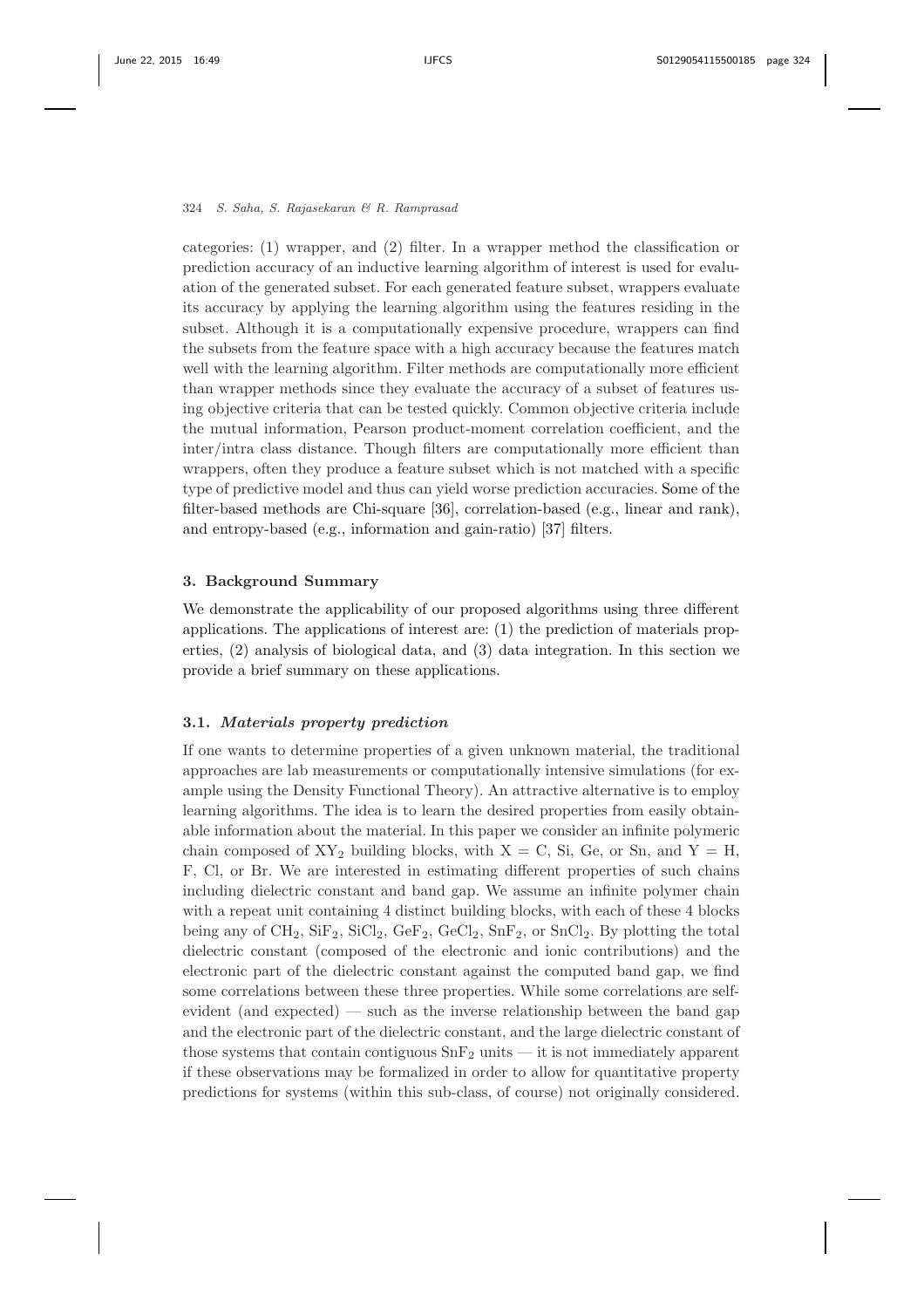For example, can we predict the properties of a chain with a repeat unit containing 8 building blocks (with each of the blocks being any of the aforementioned units)? In Sec. 5, we show that this can indeed be done with high-fidelity using our randomized search method.

We use specific sub-structures, or *motifs* or *scaffolds*, within the main structure to create the attribute vector. Let us illustrate this using the specific example of the polymeric dielectrics created using  $XY_2$  building blocks. Say there are 7 possible choices (or motifs) for each  $XY_2$  unit:  $CH_2$ ,  $SiF_2$ ,  $SiCl_2$ ,  $GeF_2$ ,  $GeCl_2$ ,  $SnF<sub>2</sub>$ , and  $SnCl<sub>2</sub>$ . The attribute vector may be defined in terms of 6 fractions,  $|f_1, f_2, f_3, f_4, f_5, f_6\rangle$ , where  $f_i$  is the fraction of XY<sub>2</sub> type or motif i (note that  $f_7 = 1 - \sum_{i=1}^{6} f_i$ . One can extend the components of the attribute vector to include clusters of 2 or 3 XY<sup>2</sup> units of the same type occurring together; such an attribute vector could be represented as  $|f_1, \ldots, f_6, g_1, \ldots, g_7, h_1, \ldots, h_7\rangle$ , where  $g_i$  and  $h_i$  are, respectively, the fraction of  $XY_2$  pairs of type i and the fraction of  $XY_2$  triplets of type i. In Sec. 5, we demonstrate that such a motif-based attribute vector does a remarkable job of codifying and capturing the information content of the  $XY_2$ polymeric class of systems, allowing us to train our machines and make high-fidelity predictions.

#### 3.2. Gene selection

Gene selection is based on SVMs [14–18] (please, see Appendix B for more information). It takes as input n genes  $\{g_1, g_2, g_3, \ldots, g_n\}$ , and l vectors  $\{v_1, v_2, v_3, \ldots, v_l\}$ . As an example, each  $v_i$  could be an outcome of a microarray experiment and each vector could be of the following form:  $v_i = \{x_i^1, x_i^2, x_i^3, \ldots, x_i^n, y_i\}$ . Here  $x_i^j$  is the expression level of the  $j<sup>th</sup>$  gene  $g_j$  in experiment i. The value of  $y_i$  is either  $+1$  or −1 based on whether the event of interest is present in experiment i or not. The problem is to identify a set of genes  $\{g_i^1, g_i^2, g_i^3, \ldots, g_i^m\}$  sufficient to predict the value of  $y_i$  in each experiment. Given a set of vectors, the gene selection algorithm learns to identify the minimum set of genes needed to predict the event of interest and the prediction function. These vectors form the training set for the algorithm. Once trained, the algorithm is provided with a new set of data which is called the test set. The accuracy of gene selection is measured in the test set as a percentage of microarray data on which the algorithm correctly predicts the event of interest. The procedure solely relies on the concept of SVM.

The gene selection algorithm of Song and Rajasekaran [27] is based on the ideas of combining the mutual information among the genes and incorporating correlation information to reject the redundant genes. The Greedy Correlation Incorporated Support Vector Machine (GCI-SVM) algorithm of [27] can be briefly summarized as follows: The SVM is trained only once and the genes are sorted according to the norm of the weight vector corresponding to these genes. Then the sorted list of genes are examined starting from the second gene. The correlation of each of these genes with the first gene is computed until one whose correlation with the first one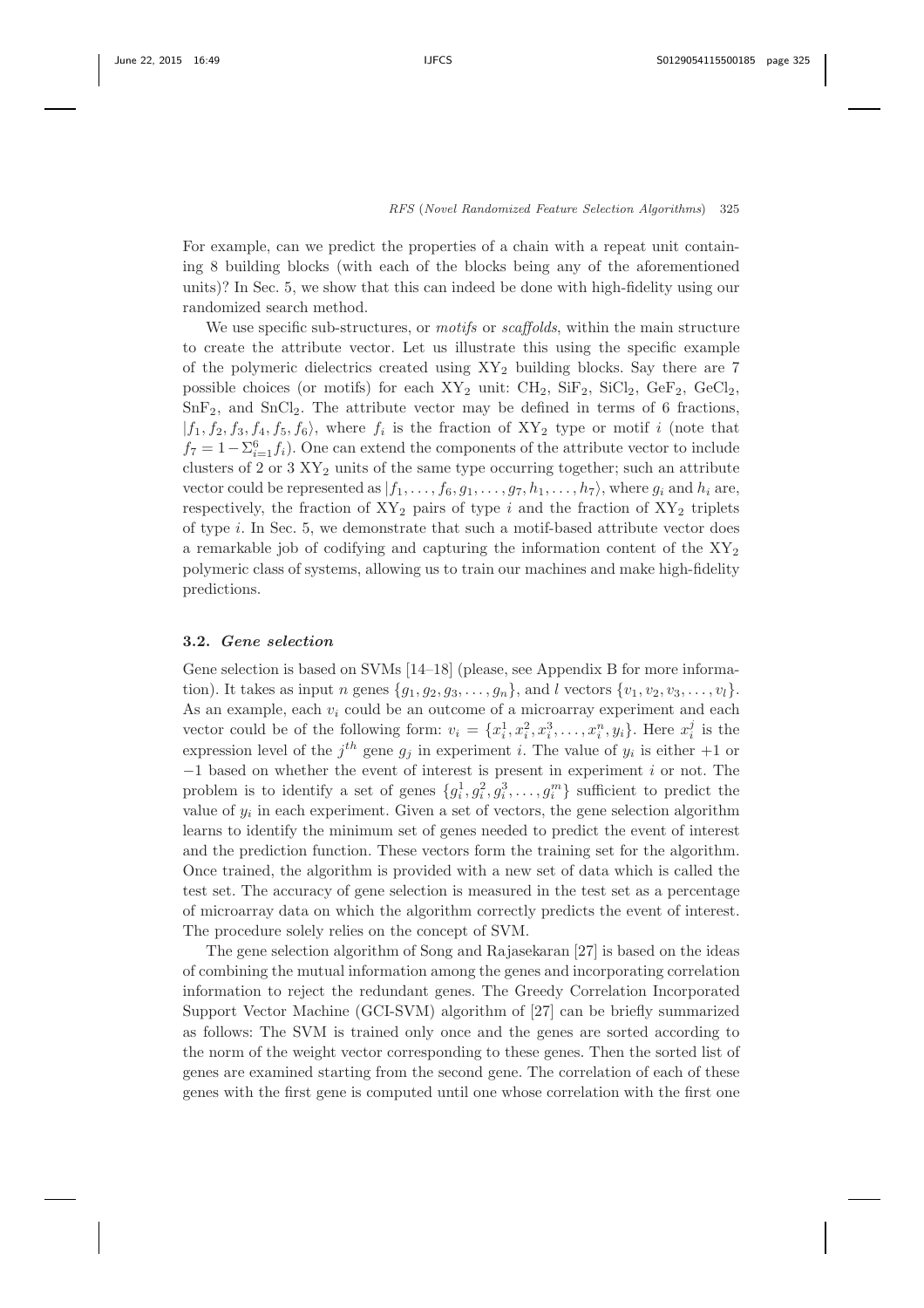is less than a certain predefined threshold is found. At this stage this gene is moved to the second place. Now the genes starting from the third gene are examined and the correlation of each of these genes with the second gene is computed until a gene whose correlation with the second gene is less than the threshold is encountered. The above procedure is repeated until end of the list of the sorted genes is reached. In the last stage, genes based on this adjusted sorted genes are selected. GCI-SVM brings the concept of sort-SVM and RFE-SVM [9] altogether which makes it more efficient. In a nutshell, GCI-SVM works as follows:

- Compute the correlation coefficient for each pair of genes.
- Train the SVM using the training data set.
- Sort the genes based on their weight values.
- Go through the sorted genes, pick those genes whose correlation with the previously picked genes is less than a threshold.
- Move in order all picked genes to the front of the sequence; correspondingly, unpicked genes are moved to the end.

We incorporate *gene selection algorithm* in our RFS1 algorithm to effectively find the best subset of features from the entire set of features. We calculate the accuracy of the selected subset of features returned by RFS1 with the help of GSA. The search for the best subset of features proceeds based on the accuracy as stated in Algorithm 1 until a desired convergence is achieved. Please see Sec. 5 for more details.

#### 3.3. Data integration

Data integration involves combining data residing in different sources and providing users with a unified view of these data [3]. As an example, the same person may have health care records with different providers. It helps to merge all the records with all the providers and cluster these records such that each cluster corresponds to one individual. Such an integration, for instance, could help us avoid performing the same tests again and hence save money. Several techniques [22–25] have been proposed to solve the data integration problem. Tian et al. [20] have proposed several space and time efficient techniques to integrate multiple datasets from disparate data sources. They employ agglomerative hierarchical clustering techniques [35] to integrate data of similar types and avoid the computation of cross-products. It can cope up with some common errors committed in input data such as typing distance and sound distance. Furthermore, it can deal with some human-made typing errors e.g., reversal of the first and last names, nickname usage, and attribute truncation.

We incorporate the data integration technique of [20] in our RFS1 algorithm. At each iteration RFS1 returns a subset of features such as name, sex, postal code, etc. from the different databases. Based on the selected features the data integration scheme of Tian et al. integrates data of similar types into clusters and calculates the accuracy of the clusters. RFS1 then proceeds with the search by exploiting the accuracy. Please, see Sec. 5 for details.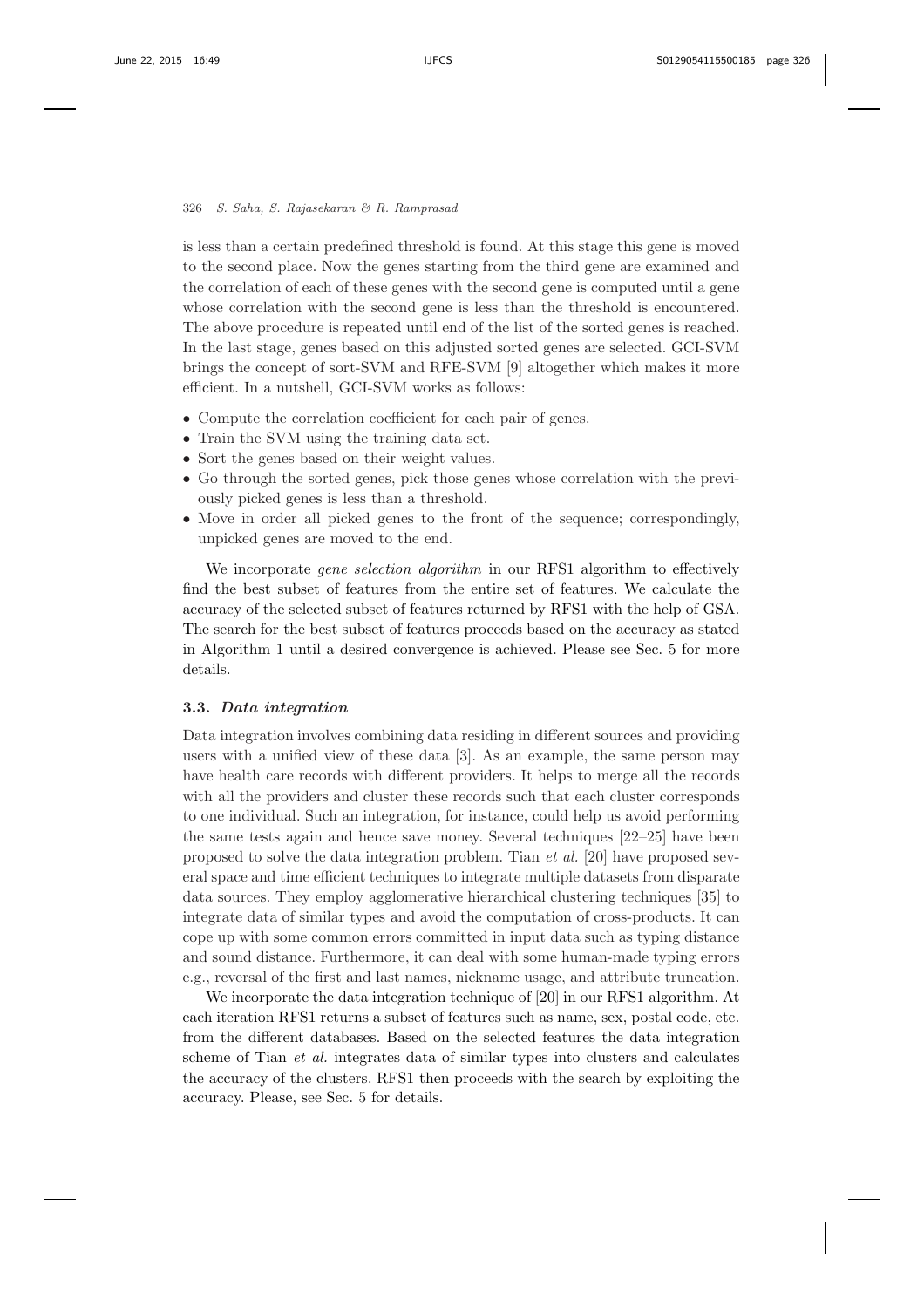## 4. Our Algorithms

If we can identify a subset of the features that are the most important in determining a property, it will lead to computational efficiency as well as a better accuracy. It is conceivable that some of the features might be hurtful rather than helpful in predictions. Let  $\vec{A} = |a_1, a_2, \ldots, a_n\rangle$  be the set of features under consideration. One could use the following simple strategy, in the context of any learning algorithm, to identify a subset of  $\vec{A}$  that yields a better accuracy in predictions than  $\vec{A}$  itself. For some small value of k (for example 2), we identify all the  $\binom{n}{k}$  subsets of  $\vec{A}$ . For each such subset we train the learner, figure out the accuracy we can get, and pick that subset  $\vec{S}$  that yields the best accuracy. Now, from the remaining features, we add one feature at a time to  $\vec{S}$  and for each resultant subset, we compute the accuracy obtainable from the learner. Let  $\vec{S}'$  be the set (of size  $k+1$ ) of attributes that yields the best accuracy. Next, from the remaining attributes, we add one feature at a time to  $\vec{S}'$  and identify a set of size  $k+2$  with the best accuracy, and so on. Finally, from out of all of the above accuracies, we pick the best one.

# 4.1. Randomized feature selector 1 (RFS1)

We can think of the above simple technique as a greedy algorithm that tries to find an optimal subset of attributes and it may not always yield optimal results. On the other hand, it will be infeasible to try every subset of attributes (since there are  $2^n$ such subsets). We propose the following novel approach instead: Consider the space of all possible subsets of attributes. We start with a random point  $p$  (i.e., a random subset of the features) in this space and calculate the accuracy  $q$  corresponding to this subset. We then flip an unbiased three sided coin with sides 1, 2, and 3. If the outcome of the coin flip is 1, we choose a random neighbor  $p'$  of this point by removing one feature from  $p$  and adding a new feature to  $p$ . After choosing  $p'$ , we compute its accuracy  $q'$ . If  $q' > q$  then we move to the point  $p'$  and proceed with the search from  $p'$ . On the other hand, if  $q' < q$ , then we stay with point p (with some probability u) or move to point p' with probability  $(1 - u)$ . This step is done to ensure that we do not get stuck in a local maximum. If the outcome of the coin flip is 2, we choose a random neighbor  $p'$  by removing one feature from  $p$ and compute its accuracy  $q'$ . The next steps are the same as stated in the case of 1. Consider the last case where the outcome of the coin flip is 3. We choose a random neighbor  $p'$  by adding one feature to p and compute its accuracy  $q'$ . The rest of the steps are the same as above. If  $q' > q$  then we move to the point  $p'$  and proceed with the search from  $p'$ . On the other hand, if  $q' < q$ , then we stay with point p (with some probability u) or move to point p' with probability  $(1 - u)$ . We proceed with the search from the point we end up with. This process of searching the space is continued until no significant improvement in the accuracy can be obtained. A relevant choice for u is  $exp(-c(q - q'))$  for some constant c. In fact, the above algorithm resembles the simulated annealing (SA) algorithm of [13]. Note that our algorithm is very different from SA. In particular, our algorithm is much simpler than SA. Details of our algorithm can be found in Algorithm 1.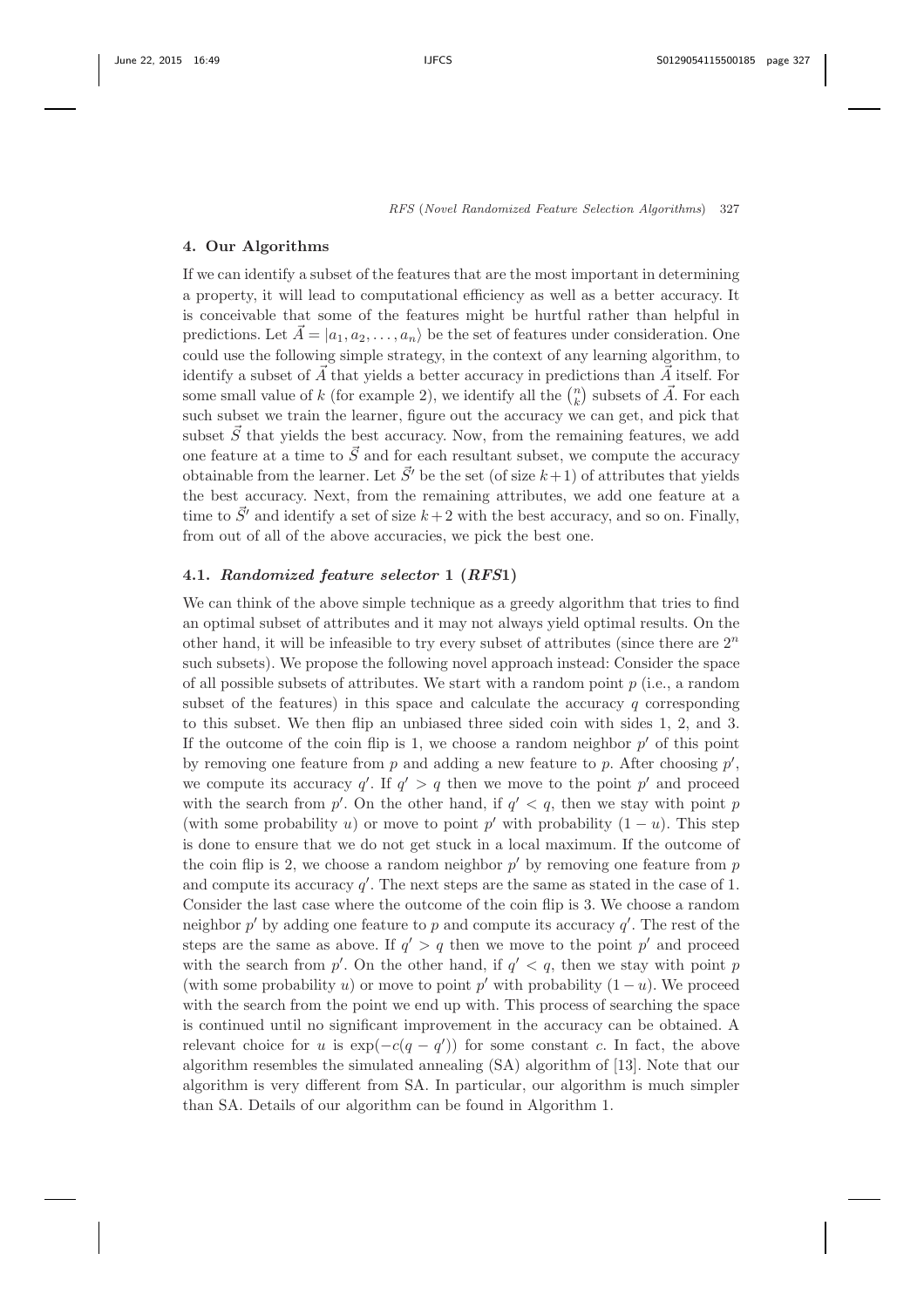# 4.2. Randomized feature selector 2 (RFS2)

Another variation of the RFS1 algorithm is RFS2. It is based on pure random walk on the search space. In RFS1 if  $q' < q$ , then we stay with the point p (with some probability u) or move to point p' with probability  $(1 - u)$  as described above. Instead in RFS2 if  $q' < q$  we always stay with point p and restart the search from that point. Details of our algorithm can be found in Algorithm 2. Please, see line 19 which differentiates RFS2 and RFS1.

## 4.3. Randomized feature selector 3 (RFS3)

RFS3 is another variation of RFS1. In RFS3 we iterate the search from different points in the search space. In each iteration if  $q' < q$  we randomly select a brand new subset from the search space and proceed with the search as described in RFS1. Details of our algorithm can be found in Algorithm 3. Please see lines 19–22 which differentiate RFS3 and RFS1.

#### 5. Analysis of Our Algorithms

In this section we illustrate runtime analysis and convergence proof of RFS1 algorithm. The same analyses can be applied to RFS2 and RFS3 algorithms with some minor modifications. In the RFS1 algorithm it is easy to see that each run of the repeat loop takes  $O(n)$  time (please, see the pseudocode of Algorithm 1). This can be reduced to  $O(\log n)$  by keeping  $F - F'$  as a balanced tree (such as a red-black tree). An important question is how many runs will be needed for convergence. In this section we answer this question. The analysis is based on representing the steps of the algorithm as a time homogeneous Markov chain. The analysis is similar to the one in [24].

We can conceive of a directed graph  $G(V, E)$  for the feature selection problem as follows: Every subset of the n features is a node in G. From any node  $p \in V$ , there will be edges to its neighbors. Clearly, in the Algorithm RFS1, for every node  $p$ , there are three kinds of neighbors: Let  $p'$  be a neighbor of p. If  $p'$  is of the first kind, then the number of features in p and p' will be the same. Thus there are  $N_p^1 \leq n$ such neighbors. If  $p'$  is of the second type, then  $p'$  will have one more feature than p. Finally, if  $p'$  is of the third type, then  $p'$  will have one less feature than p. As a result, it follows that there will be  $\leq 3n$  neighbors for any node in the graph  $G(V, E)$ . Let the number of neighbors of p of the second and third types be  $N_p^2$  and  $N_p^3$ , respectively.

Algorithm RFS1 starts from a random node  $p$  in  $G$  and performs a random walk in this graph. The next node visited can be of type 1, 2, or 3 all with equal probability. The next node visited depends only on the current node. We can thus model RFS1 as a time homogeneous Markov chain. In contrast, the simulated annealing algorithm has been modeled as a time inhomogeneous Markov chain (see e.g., [21] and [24]).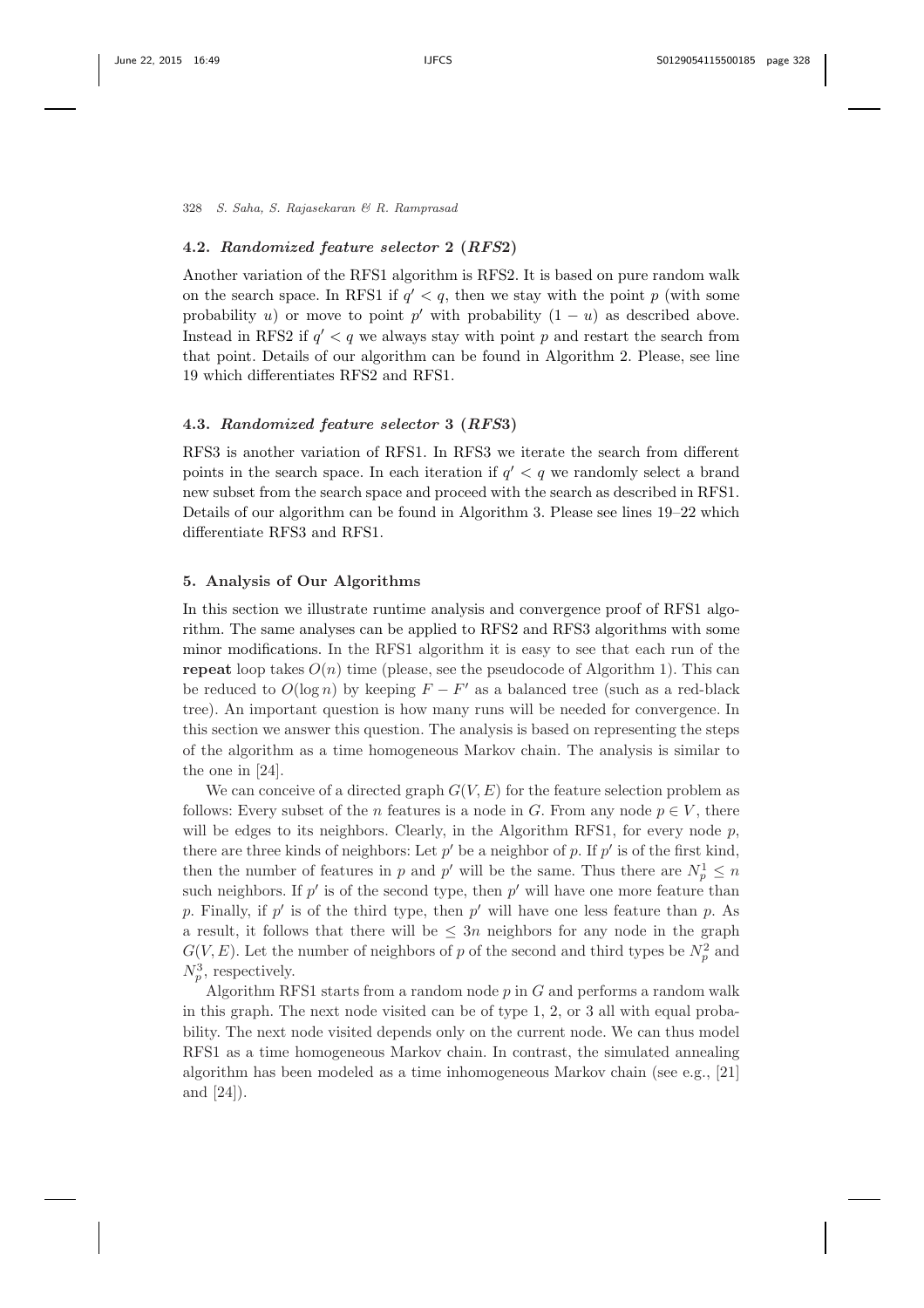|              | Algorithm 1: Randomized Feature Selector (RFS1)                                                                                                                                                            |
|--------------|------------------------------------------------------------------------------------------------------------------------------------------------------------------------------------------------------------|
|              | <b>Input:</b> The set $F$ of all possible features and an Inductive Learning                                                                                                                               |
|              | Algorithm $\mathcal L$                                                                                                                                                                                     |
|              | <b>Output:</b> A near optimal subset $F'$ of features                                                                                                                                                      |
|              | begin                                                                                                                                                                                                      |
| $\mathbf{1}$ | Randomly sample a subset $F'$ of features from $F$ .                                                                                                                                                       |
| $\mathbf 2$  | Run the inductive learning algorithm $\mathcal L$ using the features in $F'$ .                                                                                                                             |
| 3            | Compute the accuracy A of the concept C learnt by $\mathcal{L}$ . (Note that<br>any learning algorithm leanrs a function (of the attributes). This<br>function is what we refer to as the concept learnt). |
| 4            | repeat                                                                                                                                                                                                     |
| 5            | Flip an unbiased three sided coin with sides 1, 2, and 3.                                                                                                                                                  |
| 6            | <b>if</b> (the outcome of the coin flip is $1$ ){                                                                                                                                                          |
| 7            | Choose a random feature f from $F - F'$ and add it to F'.                                                                                                                                                  |
| 8            | Remove a random feature $f'$ from $F'$ to get $F''$ .                                                                                                                                                      |
| 9            | } else if (the outcome of the coin flip is $2$ ){                                                                                                                                                          |
| 10           | Choose a random feature f from $F - F'$ and add it to F'<br>to get $F''$ .                                                                                                                                 |
| 11           | } else if (the outcome of the coin flip is $3$ ){                                                                                                                                                          |
| 12           | Remove a random feature $f$ from $F'$ to get $F''$ .                                                                                                                                                       |
| 13           | }                                                                                                                                                                                                          |
| 14           | Run the inductive learning algorithm $\mathcal L$ using the features in $F''$ .                                                                                                                            |
| 15           | Compute the accuracy $A'$ of the concept $C'$ learnt by $\mathcal{L}$ .                                                                                                                                    |
| 16           | <b>if</b> $(A' > A)$ {                                                                                                                                                                                     |
| 17           | $F' := F''$ and $A := A'$ ; Perform the search from $F'$ .                                                                                                                                                 |
| 18           | $\}$ else $\{$                                                                                                                                                                                             |
| 19           | With probability $u$ perform the search from $F'$ and<br>with probability $1 - u$ perform the search from $F''$<br>with $A := A'$ .                                                                        |
| 20           | }                                                                                                                                                                                                          |
| 21           | until no significant improvement in the accuracy can be obtained;<br>Output $F'$ .                                                                                                                         |

Note that for any two nodes p and  $p'$  in  $G$ , there is a directed path from p to p' and hence G is strongly connected. For any node  $p$  in  $G$ , let  $q(p)$  be the accuracy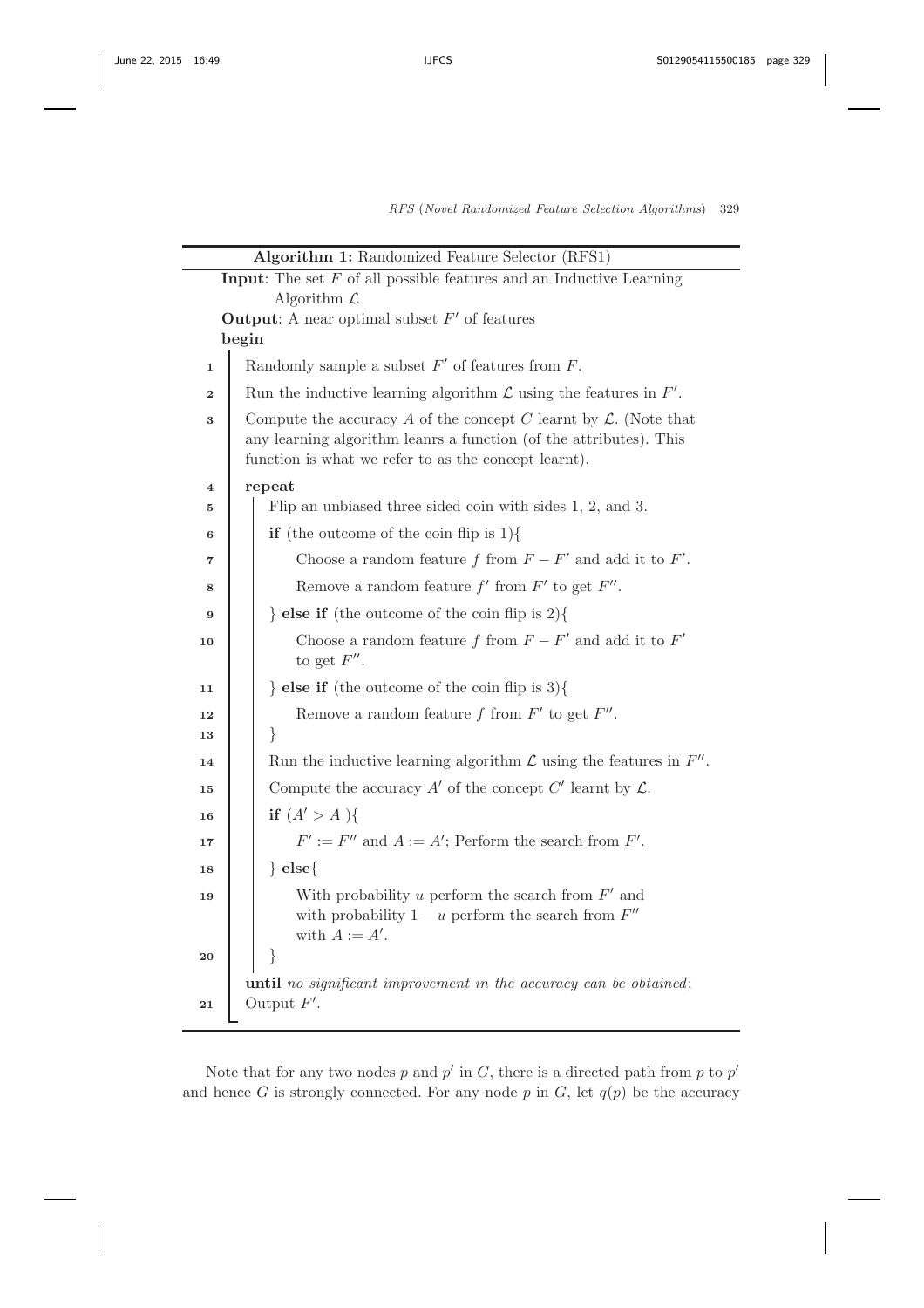|          | Algorithm 2: Randomized Feature Selector 2 (RFS2)                                  |
|----------|------------------------------------------------------------------------------------|
|          | <b>Input:</b> The set $F$ of all possible features and an Inductive Learning       |
|          | Algorithm $\mathcal L$                                                             |
|          | <b>Output:</b> A near optimal subset $F'$ of features                              |
|          | begin                                                                              |
| 1        | Randomly sample a subset $F'$ of features from $F$ .                               |
| $\bf{2}$ | Run the inductive learning algorithm $\mathcal L$ using the features in $F'$ .     |
| 3        | Compute the accuracy A of the concept C learnt by $\mathcal{L}$ .                  |
| 4        | repeat                                                                             |
| 5        | Flip an unbiased three sided coin with sides $1, 2$ , and $3$ .                    |
| 6        | <b>if</b> (the outcome of the coin flip is $1$ ){                                  |
| 7        | Choose a random feature f from $F - F'$ and add it to F'.                          |
| 8        | Remove a random feature $f'$ from $F'$ to get $F''$ .                              |
| 9        | } else if (the outcome of the coin flip is $2$ ){                                  |
| 10       | Choose a random feature f from $F - F'$ and add it to $F'$<br>to get $F''$ .       |
| 11       | } else if (the outcome of the coin flip is $3$ ){                                  |
| 12       | Remove a random feature f from $F'$ to get $F''$ .                                 |
| 13       | $\}$                                                                               |
| 14       | Run the inductive learning algorithm $\mathcal L$ using the features in $F''$ .    |
| 15       | Compute the accuracy $A'$ of the concept $C'$ learnt by $\mathcal{L}$ .            |
| 16       | <b>if</b> $(A' > A)$ {                                                             |
| 17       | $F' := F''$ and $A := A'$ ; Perform the search from $F'$ .                         |
| 18       | $\}$ else $\{$                                                                     |
| 19       | Perform the search from $F^\prime$                                                 |
| 20       | $\}$                                                                               |
| 21       | until no significant improvement in the accuracy can be obtained;<br>Output $F'$ . |

of the feature set corresponding to p. If p is any node and  $p'$  is a neighbor of p of type  $k$  ( $1 \leq k \leq 3$ ), then the transition probability  $P_{pp'}$  from p to p' is given by:

$$
P_{pp'} = \begin{cases} 0 & \text{if } p' \notin N(p) \& p' \neq p \\ \frac{1}{3N_p^k} \min(1, \exp\{c(q(p') - q(p))\}) & \text{if } p' \text{ is a neighbor of } p \text{ of type } k \end{cases}
$$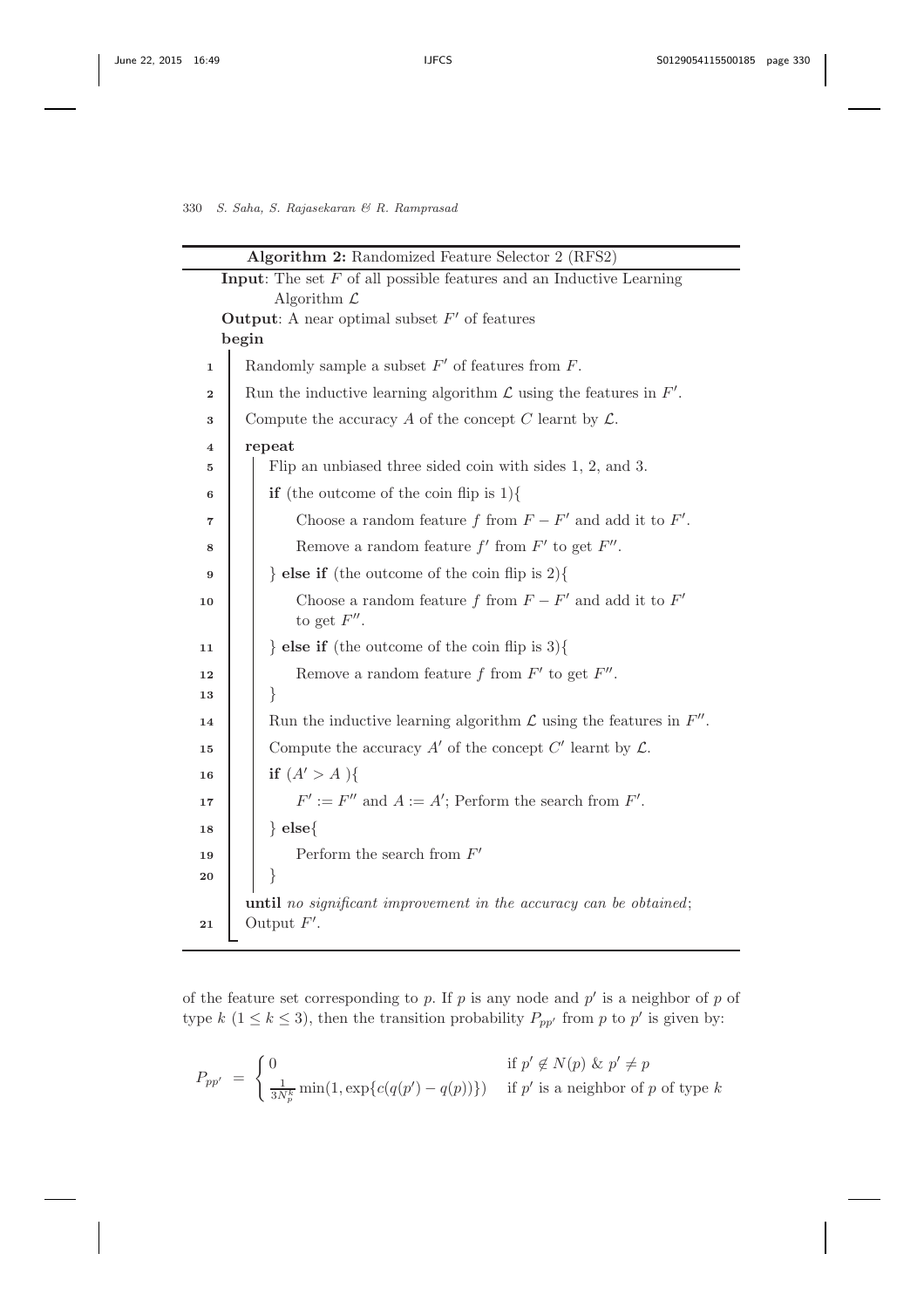|          | Algorithm 3: Randomized Feature Selector 3 (RFS 3)                                 |
|----------|------------------------------------------------------------------------------------|
|          | <b>Input:</b> The set $F$ of all possible features and an Inductive Learning       |
|          | Algorithm $\mathcal L$                                                             |
|          | <b>Output:</b> A near optimal subset $F'$ of features                              |
|          | begin                                                                              |
| 1        | Randomly sample a subset $F'$ of features from $F$ .                               |
| 2        | Run the inductive learning algorithm $\mathcal L$ using the features in $F'$ .     |
| 3        | Compute the accuracy A of the concept C learnt by $\mathcal{L}$ .                  |
| 4        | repeat                                                                             |
| 5        | Flip an unbiased three sided coin with sides $1, 2$ , and $3$ .                    |
| 6        | <b>if</b> (the outcome of the coin flip is $1$ ){                                  |
| 7        | Choose a random feature $f$ from $F - F'$ and add it to $F'$ .                     |
| 8        | Remove a random feature $f'$ from $F'$ to get $F''$ .                              |
| 9        | } else if (the outcome of the coin flip is $2$ ){                                  |
| 10       | Choose a random feature $f$ from $F - F'$ and add it to $F'$<br>to get $F''$ .     |
| 11       | } else if (the outcome of the coin flip is $3$ ) $\{$                              |
| 12<br>13 | Remove a random feature f from $F'$ to get $F''$ .<br>$\}$                         |
| 14       | Run the inductive learning algorithm $\mathcal L$ using the features in $F''$ .    |
| 15       | Compute the accuracy $A'$ of the concept $C'$ learnt by $\mathcal{L}$ .            |
| 16       | <b>if</b> $(A' > A)$ {                                                             |
| 17       | $F' := F''$ and $A := A'$ ; Perform the search from $F'$ .                         |
| 18       | $\}$ else $\{$                                                                     |
| 19       | Randomly sample a subset $F'$ of features from $F$ .                               |
| 20       | Run the learning algorithm $\mathcal L$ using the features in $F'$ .               |
| 21       | Compute the accuracy $A$ of the concept $C$ learnt by $\mathcal{L}$ .              |
| 22       | Perform the search from $F'$ .                                                     |
| 23       | $\}$                                                                               |
| 24       | until no significant improvement in the accuracy can be obtained;<br>Output $F'$ . |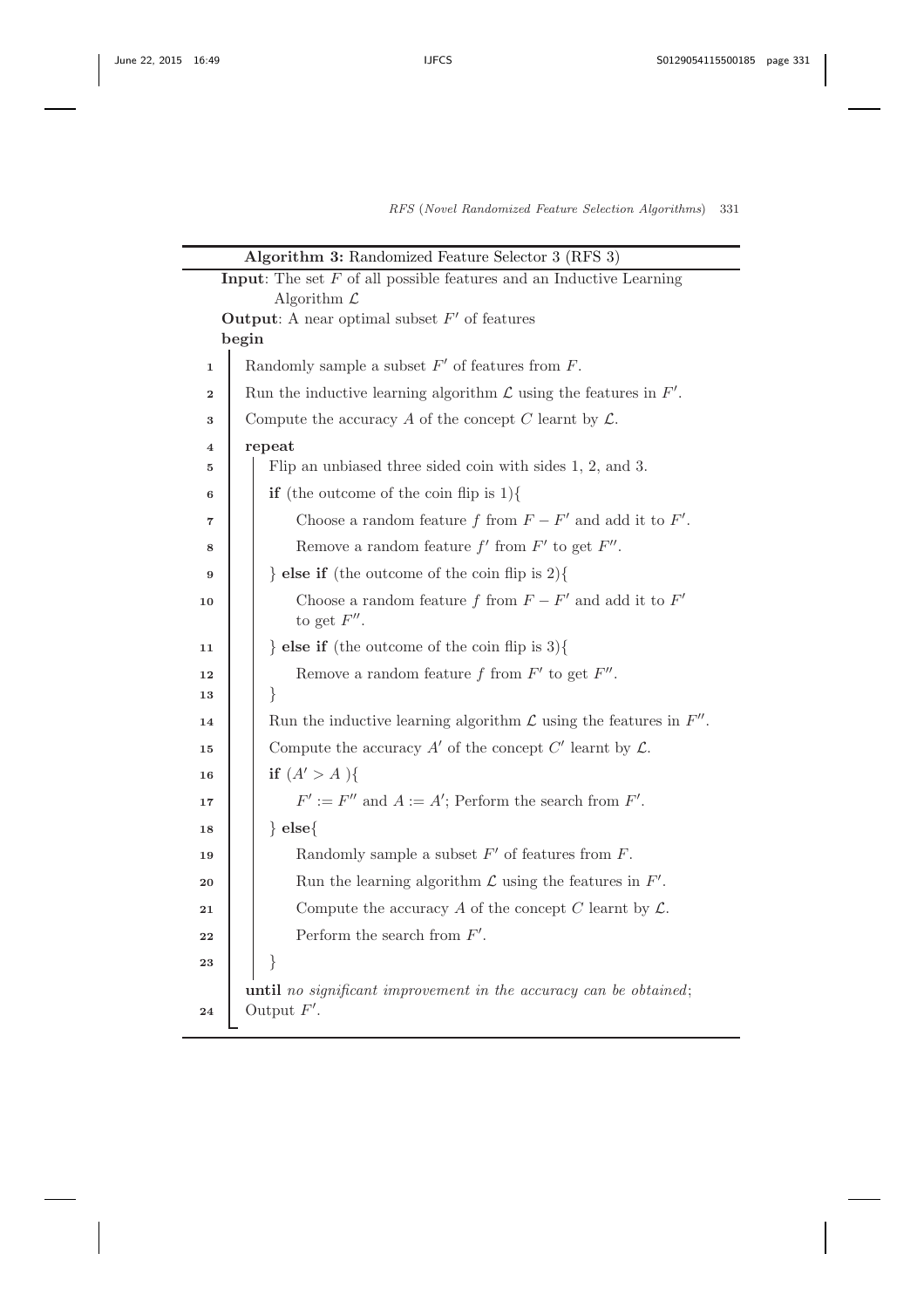332 S. Saha, S. Rajasekaran & R. Ramprasad

and

$$
P_{pp} = 1 - \sum_{p' \in N(p)} P_{pp'}.
$$

RFS1 is said to have converged if the underlying Markov chain had been in a globally optimal state at least once. Let  $p$  be the starting node (i.e., start state) of the Markov chain and let  $p'$  be a globally optimal state. Then there is a path from p to p' of length  $\leq n$ .

Let  $\Delta = \max_{p \in V, p' \in N(p)} \{ q(p) - q(p') \}.$  Also, let the degree and diameter of  $G(V, E)$  be d and D, respectively. Clearly,  $d \leq 3n$  and  $D \leq n$ . If p' is a neighbor of p, then  $P_{pp'}$  is  $\geq \frac{1}{3d} \exp(-c\Delta)$ . We can derive a time bound within which the RFS1 algorithm will converge as stated in the following Lemma.

**Lemma 1.** If p is any state in  $V$ , then the expected number of steps before a global optimal state is visited starting from p is  $\leq (\frac{1}{3d} \exp(-c\Delta))^{-D}$ .

**Proof.** Let q be any globally optimal state. Then there exists a directed path from p to g in  $G(V, E)$  of length  $\ell \leq D$ . Let  $e_1, e_2, \ldots, e_{\ell}$  be the sequence of edges in the path. The probability that g is visited starting from  $p$  is greater than or equal to the probability that each one of the edges  $e_i$ ,  $1 \leq i \leq \ell$  is traversed in succession. The later probability is at least  $\left[\left(\frac{1}{3d}\right) \exp(-c\Delta)\right]^{\ell} \ge \left[\left(\frac{1}{3d}\right) \exp(-c\Delta)\right]^D$ . As a result, the expected number of steps before g is visited is  $\leq [3d \exp(c\Delta)]^D$ .

**Theorem 2.** RFS1 converges in time  $\leq 2m[3d \exp(c\Delta)]^D$ , with probability  $\geq$  $(1-2^{-m})$ , independent of the start state (for any integer  $m \geq 1$ ).

**Proof.** Let  $E = 2[3d \exp(c\Delta)]^D$ . We prove by induction (on m) that the probability of a global optimal state g not being visited in  $mE$  steps is  $\leq 2^{-m}$ .

Induction Hypothesis. Independent of the start state, probability that  $g$  is not visited in  $mE$  steps is  $\leq 2^{-m}$ .

**Base case** (for  $m = 1$ ) follows from Lemma 1 and Markov's inequality.

Induction step. Assume the hypothesis for all  $m \leq (r-1)$ . We'll prove the hypothesis for  $m = r$ . Let  $p_E, p_{2E}, \ldots, p_{(r-1)E}$  be the states of the Markov chain during time steps  $E, 2E, \ldots, (r-1)E$ , respectively. Let A be the event: g is not visited during the first  $E$  steps, and  $B$  be the event:  $g$  is not visited during the next  $(r-1)E$  steps.

The probability P that q is not visited in  $rE$  steps is given by

$$
P = Prob[B/A] \times Prob[A].
$$

Since  $Prob[B/A]$  depends only on what state the Markov chain is in at time step E and the time duration  $(r-1)E$ , we infer:

$$
P = Prob.[A] \sum_{p \in V} Prob.[B/p_E = p] \times Prob.[p_E = p].
$$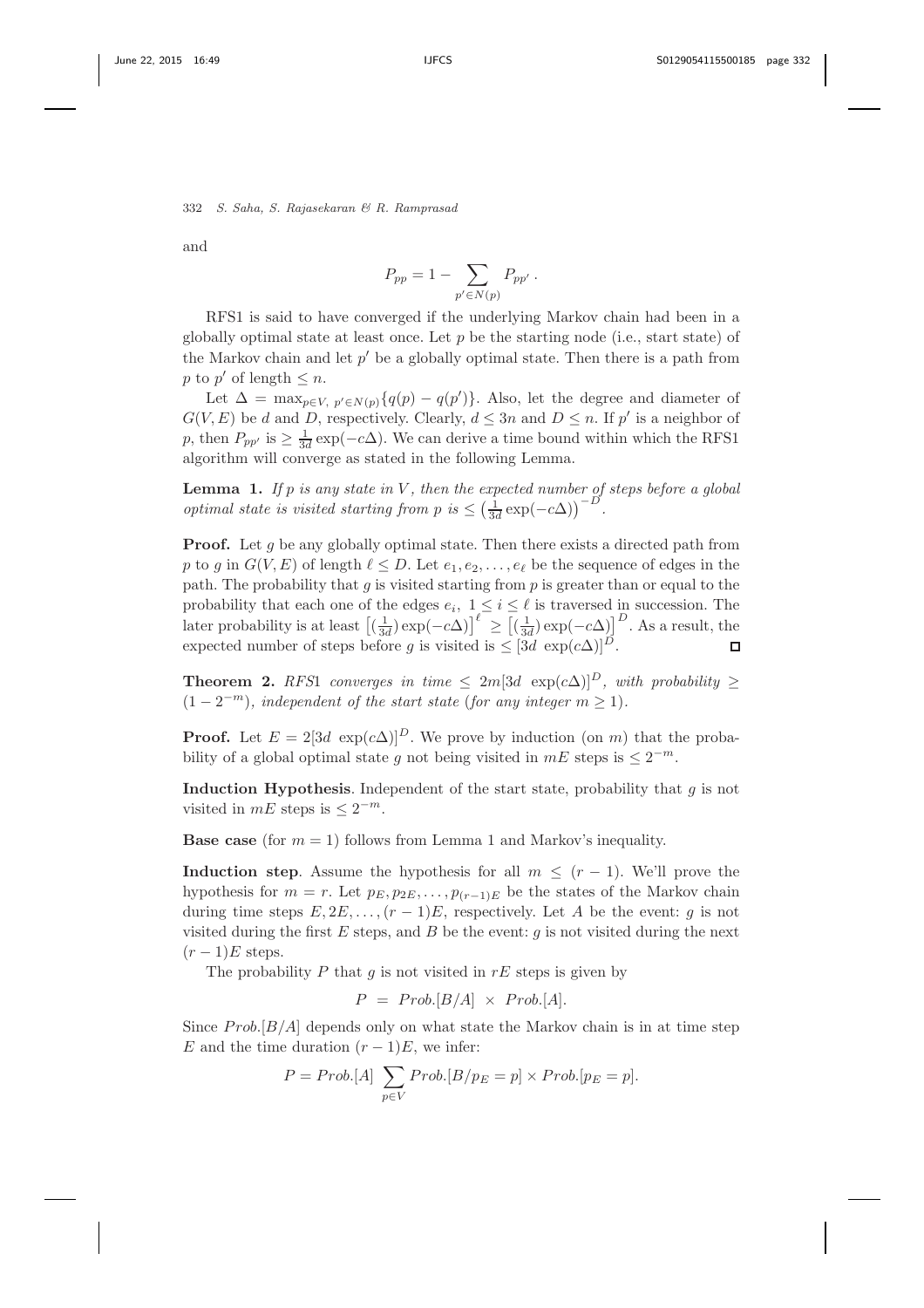Applying the induction hypotheis, Prob.[A] is  $\leq$  1/2 and Prob.[B/ $p_E = p$ ] is  $\leq$  $2^{-(r-1)}$  for each  $p \in V$ . Therefore, we have,

$$
P \leq \frac{1}{2} 2^{-(r-1)} = 2^{-r}.
$$

## 6. Results and Discussions

We have employed our randomized feature selection algorithms on three different application domains. These applications include but not limited to the prediction of properties of materials, processing of biological data, and data integration. Our algorithms are generic and can be used in conjunction with any learning algorithm.

## 6.1. Materials property prediction

We consider polymeric dielectrics created using the  $XY<sub>2</sub>$  blocks as described in Sec. 3. If we assume that our repeat unit consists of 4 building blocks, and that each building block can be any of 7 distinct units (namely,  $CH_2$ ,  $StF_2$ ,  $StCl_2$ ,  $GeF_2$ ,  $\text{GeCl}_2$ ,  $\text{SnF}_2$ , and  $\text{SnCl}_2$ ), we have a total of 175 distinct polymer chains (accounting for translational symmetry). Of these, we set 130 to be in the training set, and the remainder in the test set to allow for validation of the machine learning model.

Attribute vectors may be chosen in different ways. Consider the motifbased one as described in Sec. 3, i.e., our attribute vector,  $\vec{A}^i = |f_1^i, \ldots,$  $f_6^i, g_1^i, \ldots, g_7^i, h_1^i, \ldots, h_7^i$ , where  $f_j^i, g_j^i$  and  $h_j^i$  are, respectively, the fraction of  $XY_2$ units of type  $j$ , the fraction of pair clusters of  $XY_2$  units of type  $j$  and the fraction of triplet clusters of  $XY_2$  units of type j. Once our machine has learned how to map between the attribute vectors and the properties using the training set, we make predictions on the test set (as well as the training set). Furthermore, we considered several 8-block repeat units (in addition to the 175 4-block systems), and performed our machine learning scheme.

We have tested the above techniques on the KRR scheme presented in Appendix A with the systems represented using the motif-based attribute vectors. We refer to the greedy extension as the modified greedy KRR (mg-KRR) approach and the modified optimization version as mo-KRR. mg-KRR and mo-KRR are based on Sequential Forward Search (SFS) and Randomized Feature Selector (RFS1) algorithms, respectively. In each iteration of each of the algorithms (e.g. mg-KRR and mo-KRR) the accuracy of the selected subset is measured by employing the KRR scheme. Based on the accuracy it proceeds with the search until a desired accuracy/convergence achieved. An assessment of the improvement in the predictive power when mg-KRR and mo-KRR are used for the three properties of interest (namely, the band gap, the electronic part of the dielectric constant and the total dielectric constant) is presented in Table 1. As can be seen, the level of accuracy of the machine learning schemes is uniformly good for all three properties across the 4-block training and test set, as well as the 8-block test set, indicative of the high-fidelity nature of this approach. In particular, note that the mo-KRR method,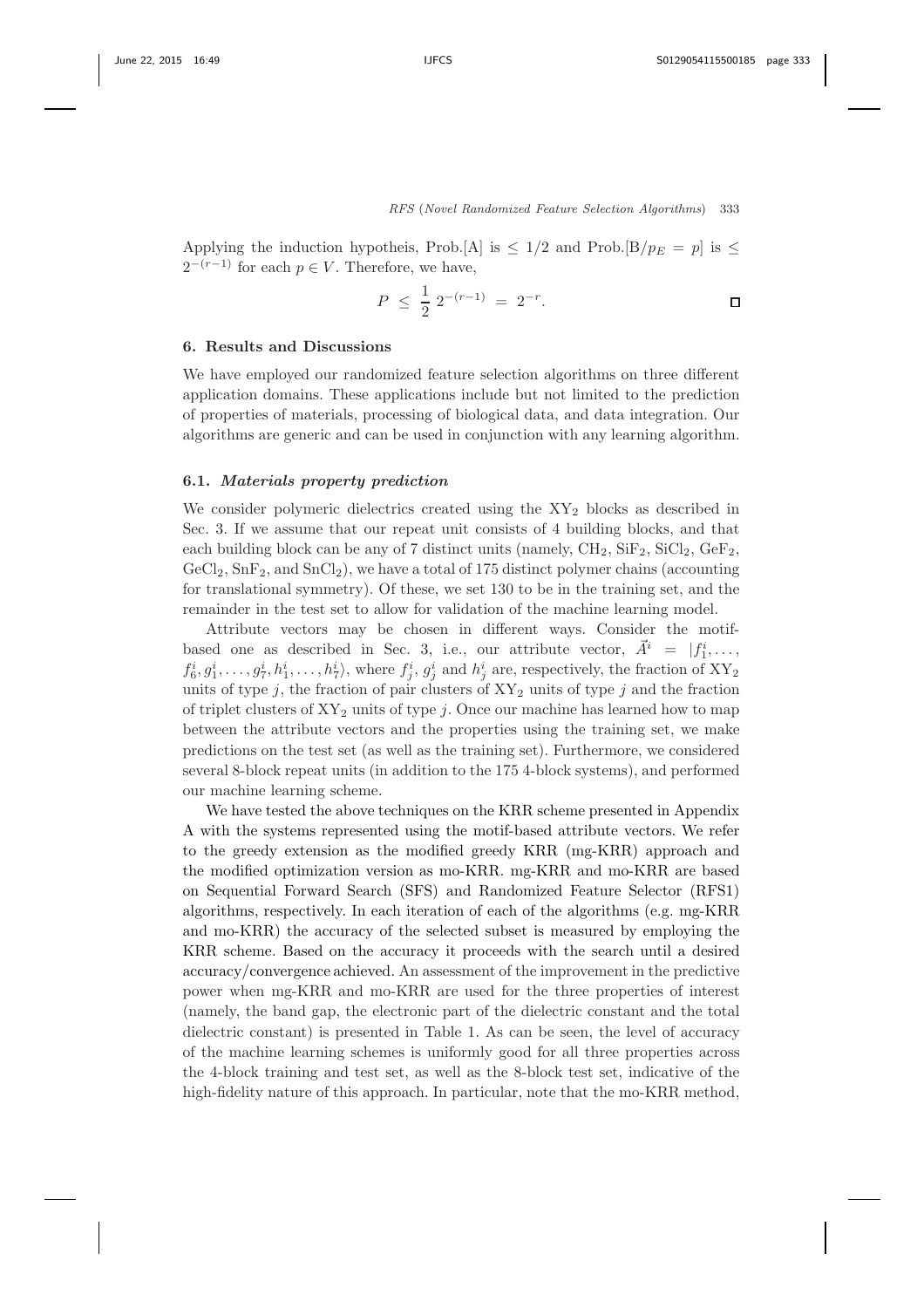|         |            | Bandgap  |          | Electric DC |          | Total DC |          |
|---------|------------|----------|----------|-------------|----------|----------|----------|
| System  | Method     | Accuracy | Features | Accuracy    | Features | Accuracy | Features |
|         | <b>KRR</b> | 92.98%   | 20       | 93.75%      | 20       | 96.49%   | 20       |
| 4-Block | $mg-KRR$   | 93.07%   | 19       | 94.22%      | 11       | 97.23%   | 14       |
|         | mo-KRR     | 93.43%   | 16       | 94.23%      | 18       | 97.63%   | 14       |
|         | <b>KRR</b> | 96.95%   | 20       | 90.58%      | 20       | 95.81%   | 20       |
| 8-Block | $mg-KRR$   | 96.95%   | 20       | 90.64\%     | 15       | 95.99%   | 19       |
|         | mo-KRR     | 97.45\%  | 17       | 95.17\%     | 12       | 97.68%   | 13       |

Table 1. KRR and modified KRR (mg-KRR and mo-KRR) schemes.

Table 2. KRR, modified KRR, distributed KRR, and randomized KRR (mo-KRR, dis-KRR, and ran-KRR) schemes.

|            | Bandgap  |          | Electric DC |          | Total DC |          |
|------------|----------|----------|-------------|----------|----------|----------|
| Method     | Accuracv | Features | Accuracv    | Features | Accuracy | Features |
| <b>KRR</b> | 92.85%   | 162      | 89.30\%     | 162      | 87.01%   | 162      |
| mo-KRR     | 94.07%   | 127      | 92.01\%     | 125      | 88.57%   | 127      |
| dis-KRR    | 93.56%   | 111      | 91.18%      | 118      | 87.63%   | 113      |
| $ran-KRR$  | 96.48%   | 105      | 95.68%      | 102      | 94.47%   | 102      |

in general, leads to better accuracy. More importantly, typically, the number of attribute components decreases significantly. This means a significant reduction in the run times of the algorithm while predicting parameter values for an unknown material.

Furthermore to demonstrate the practical applicability we have tested all the versions of our algorithm under KRR scheme with the systems represented using the motif-based attribute vectors. Each vector contains 162 components of 6 units, 23 pairs, and 133 triplets. We refer to the modified optimization version as mo-KRR (based on RFS1 algorithm), modified randomized version as ran-KRR (based on RFS2 algorithm), and distributed version of mo-KRR as dis-KRR (based on RFS3 algorithm). In dis-KRR we iterate the search from different points in the search space. In each iteration we randomly select a brand new subset of components from 162 components and proceed with the search by executing mo-KRR. The number of iterations is selected in such a way that the run time of dis-KRR is the same as that of mo-KRR. When all the iterations are complete, dis-KRR outputs the best one from all the iterations. The results are shown in Table 2. In general all the versions of our algorithm lead to a better accuracy with a significant decrease in the number of attributes. Please note that real datasets are used to perform all the experiments to predict materials property.

# 6.2. Gene selection

We have used the gene selection algorithm to identify some of the best features that can together identify two groups. The gene selection algorithm has two phases. In the first phase, the algorithm is trained with a training dataset. In this phase the algorithm comes up with a model of concept. In the second phase of the algorithm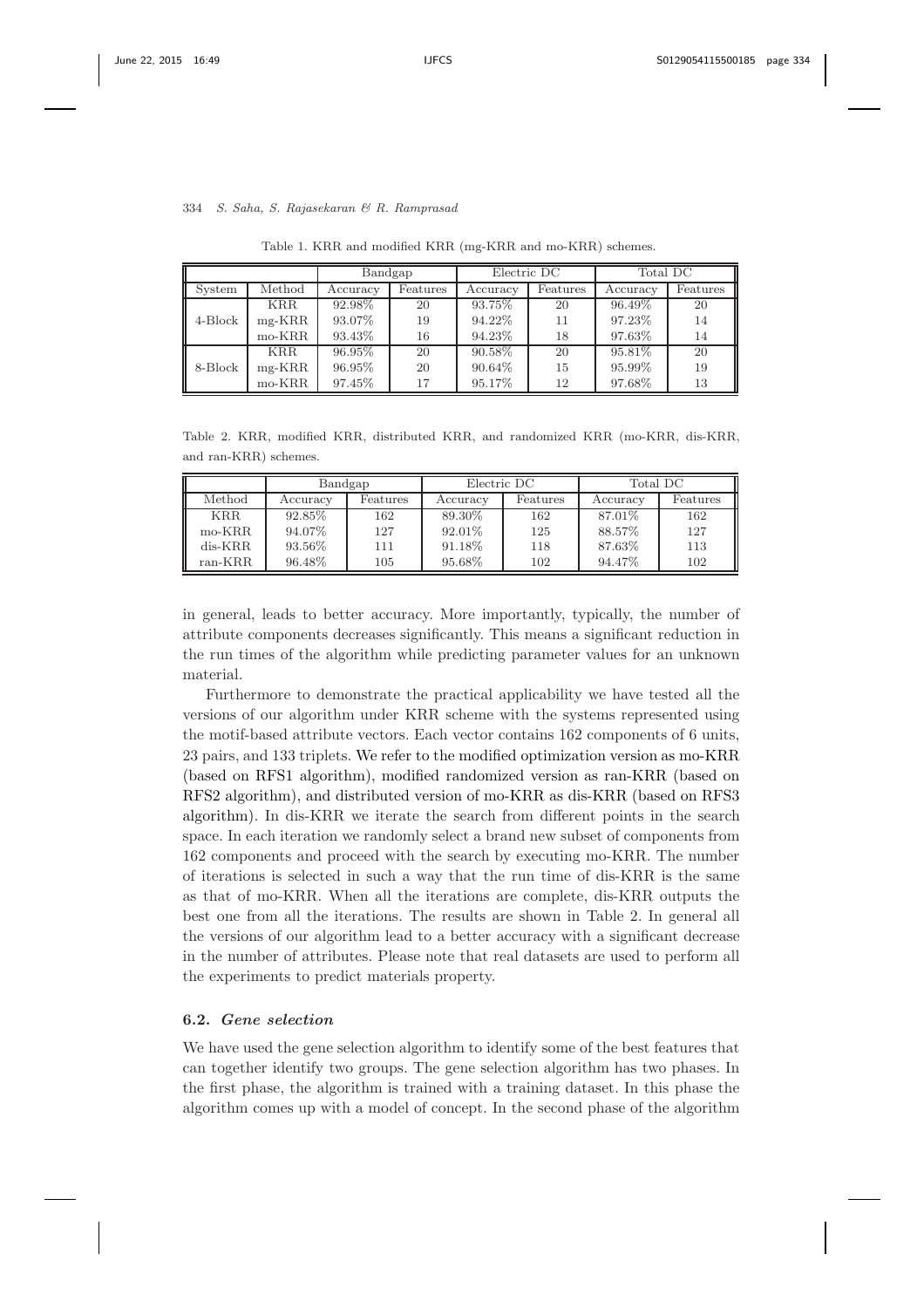|           |                 | GSA      |          | Modified GSA |          |
|-----------|-----------------|----------|----------|--------------|----------|
| System    | Method          | Accuracy | Features | Accuracy     | Features |
| Dataset 1 | <b>GAUSSIAN</b> | $50\%$   | 15       | 54%          | 10       |
|           | <b>LINEAR</b>   | 49%      | 15       | 62%          | 12       |
| Dataset 2 | <b>GAUSSIAN</b> | 52%      | 20       | 60%          | 13       |
|           | <b>LINEAR</b>   | 53%      | 20       | 65%          | 13       |
| Dataset 3 | <b>GAUSSIAN</b> | 49%      | 25       | 58%          |          |
|           | <b>LINEAR</b>   | 50%      | 25       | 58%          | 11       |
| Dataset 4 | <b>GAUSSIAN</b> | $50\%$   | 30       | 59%          | 13       |
|           | <b>LINEAR</b>   | 56%      | 30       | 62%          | 13       |

Table 3. GSA and modified GSA (GSA and mo-GSA) schemes.

a test dataset is presented. The model learned in the first phase is used to classify the elements residing in the test dataset. As a result, the accuracy of the model learned can be computed. At first, we generated 4 simulated datasets each having 200 subjects with 15, 20, 25, and 30 features, respectively. Each of the features has been given a random value in the range [0, 99]. We then randomly assigned a class label to each of the subjects residing in each dataset. Specifically, each subject is assigned to group 1 with probability  $\frac{1}{2}$  and it is assigned to group 2 with probability  $\frac{1}{2}$ . We trained the classifier using a training set which consists of 50 percent of data from each of group 1 and group 2 (data being chosen randomly). The test set is formed using the other 50 percent from group 1 and group 2, respectively.

At first GSA is trained with the training set and it builds a model for the concept being learnt using SVMs [27]. We have used LINEAR, and GAUSSIAN RBF kernel functions in SVM to build the model. Using the test data we have measured the accuracy by employing the model built. We then employ our randomized feature selection algorithm RFS1 on each of the datasets. We call this scheme as modified GSA (mo-GSA). In each iteration mo-GSA selects a subset of features as described in Algorithm 1. The accuracy of the selected subset is measured by GSA. Based on the accuracy, mo-GSA proceeds with the search until a desired accuracy/convergence achieved. From the results shown in Table 3 it is evident that after employing mo-GSA the accuracy has greatly improved and at the same time the number of features has decreased significantly with respect to GSA.

#### 6.3. Data integration

Data integration technique of Tian *et al.* [20] is used to detect similar types of data from a set of databases. To test the performance of our approach, we generated 4 artificial datasets each having 10,000 subjects where each subject has 5 features. The features consist of a person's first name, last name, date of birth, sex, and zip code. In general, each person has multiple records. Since errors are introduced randomly in the features, instances of the same individual may differ from each other. Accuracy of any data integration method is calculated as the fraction of persons for whom all the instances have been correctly identified to be belonging to the same person.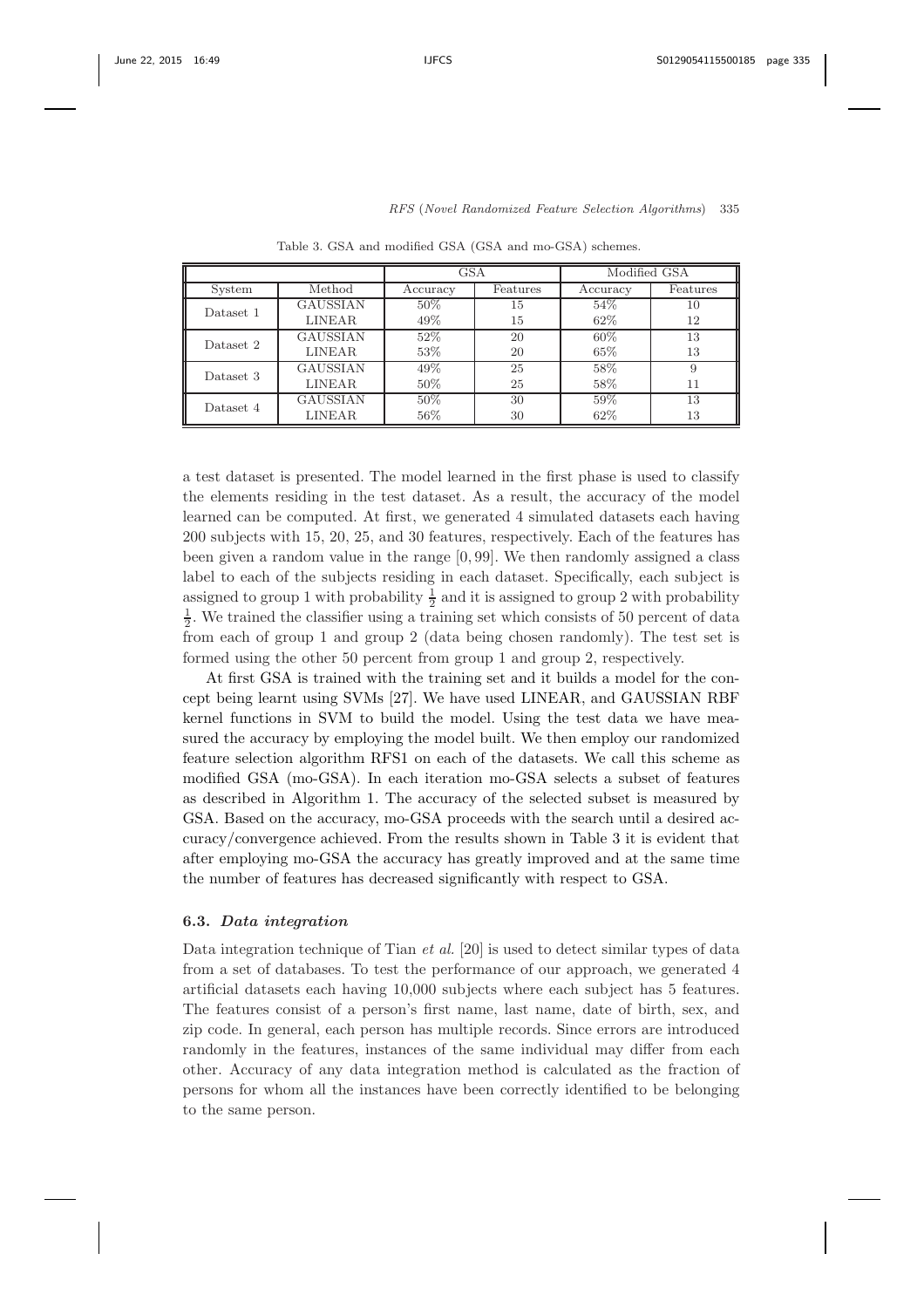|           |          | Data Integrator  | Modified Data Integrator |                  |  |
|-----------|----------|------------------|--------------------------|------------------|--|
| System    | Accuracy | $\#$ of Features | Accuracy                 | $\#$ of Features |  |
| Dataset 1 | 46.72\%  |                  | 89.71\%                  |                  |  |
| Dataset 2 | 85.50%   |                  | $90.31\%$                |                  |  |
| Dataset 3 | 85.51\%  |                  | 90.32%                   |                  |  |
| Dataset 4 | 85.50%   |                  | 86.61\%                  |                  |  |

Table 4. DI and modified DI (DI and mo-DI) schemes.

At first we execute the algorithm proposed by [20] directly on each of the datasets and calculate the accuracy as defined above. We call this scheme as Data Integrator (DI). We then employ our randomized feature selection algorithm RFS1 on each of the datasets. We call this scheme as modified Data Integrator (mo-DI). In each iteration mo-DI randomly selects a subset of features as described in Algorithm 1. The accuracy of the selected subset is measured by [20]. Based on the accuracy mo-DI proceeds with the search until a desired accuracy/convergence is achieved. From the results shown in Table 4 it is evident that after employing mo-DI the accuracy has greatly improved and at the same time the number of features has also decreased with respect to DI.

#### 6.4. The comparisons

We compared RFS1 algorithm with both of wrapper and filter-based schemes. At first, we generated a simulated dataset having 200 subjects with 15 features. Each of the features was given a random value in the range  $[0, 99]$ . We then randomly assigned a class label to each of the subjects residing in the dataset. Specifically, each subject was assigned to class 1 with probability  $\frac{1}{2}$  and it was assigned to class 2 with probability  $\frac{1}{2}$ . We further divided the dataset into two parts namely control and test sets. Control set consists of 50 percent of data from each of group 1 and group 2 (data being chosen randomly). The test set was formed using the other 50 percent from group 1 and group 2, respectively.

The comparison procedure had two phases. In the first phase, the feature selection algorithm of interest selected the best feature subset from the control set. In the second phase the accuracy was calculated with the help of GSA from the test set considering only the subset of features given by the first phase. In the case of filter-based methods, we took the best subset of features in such a way that the size of the subset was identical to the size of the subset returned by mo-GSA. On the other hand wrapper-based methods gave the best subset from the entire space of features. In our comparisons, the filter-based methods we had employed Chi-square, correlation-based (e.g., linear and rank), and entropy-based (e.g., information and gain-ratio) filters. The wrapper methods used is CFS [38]. This algorithm makes use of best first search for searching the attribute subset space. Information on the implementation details of these algorithms can be found in [6]. The comparison results show that our feature selection algorithm (specifically, mo-GSA) outperforms some of the best known algorithms existing in the current literature. Please see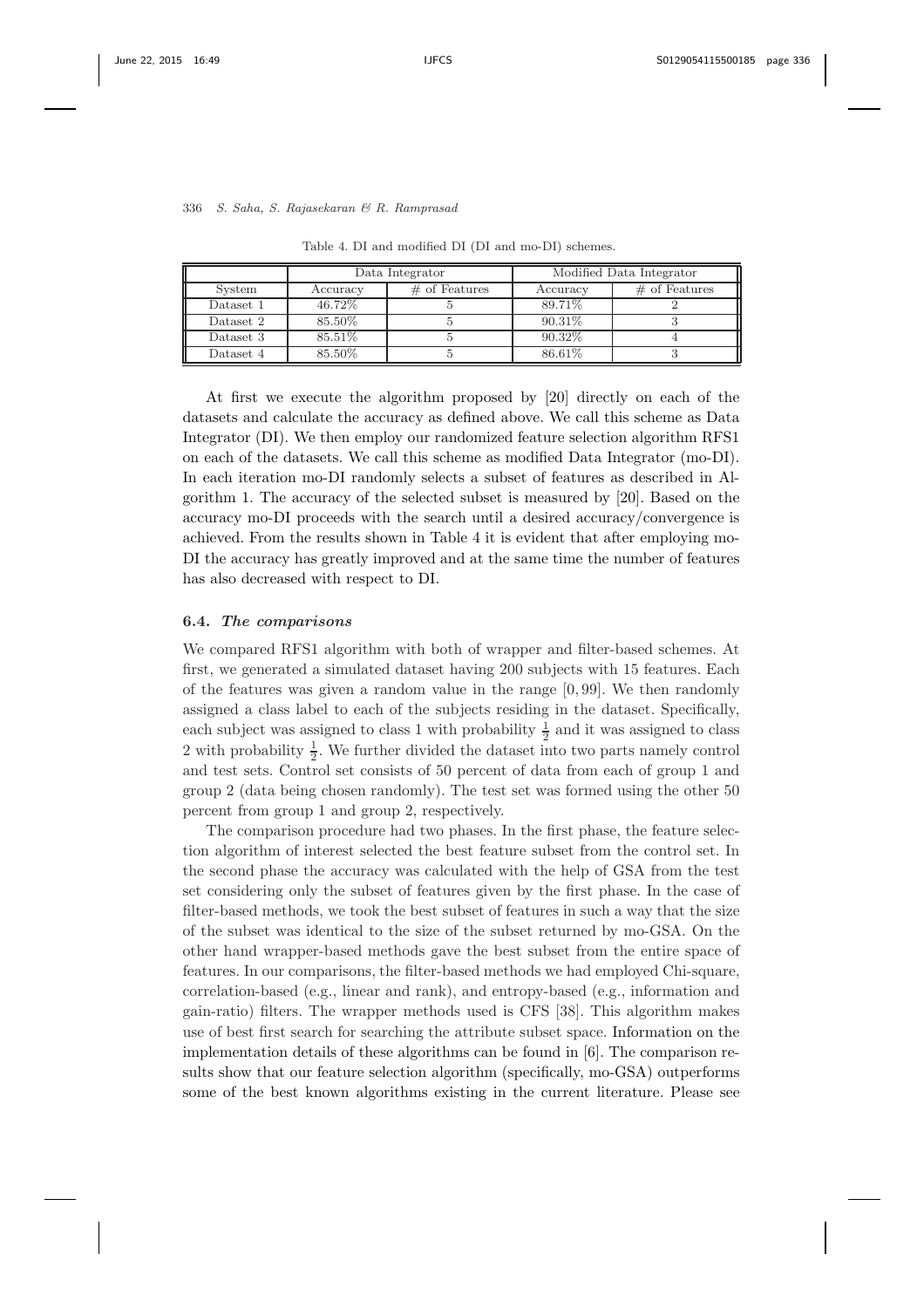| Method Name                     | Class   | $%$ Accuracy | $\#$ of Features |
|---------------------------------|---------|--------------|------------------|
| mo-GSA                          | wrapper | 54%          | 10               |
| Chi-squared Filter              | filter  | 48\%         | 10               |
| Linear Correlation-based Filter | filter  | 51\%         | 10               |
| Rank Correlation-based Filter   | filter  | 51\%         | 10               |
| Information Gain-based Filter   | filter  | 46\%         | 10               |
| Gain Ratio-based Filter         | filter  | 46\%         | 10               |
| CFS Filter                      | wrapper | 50%          |                  |

Table 5. The Comparisons.

Table 5 for details. As the datasets and the class labels were randomly generated from a uniform distribution. The correlations among the subjects in the same class are very low. The accuracies of the selected features given by the feature selection algorithms of interest reflect this fact. As the correlations are very low, the prediction model built by the learning algorithms will also not be sufficiently accurate to classify the subjects from unseen data.

# 7. Conclusions

We have presented three novel randomized search techniques which are generic in nature and can be applied to any inductive learning algorithm for selecting a subset of the most relevant features from the set of all possible features. The proposed schemes fall into the class of wrapper methods where the prediction accuracy in each step is determined by the learning algorithm of interest. To demonstrate the validity of our approaches, we have applied it in three different applications, namely, biological data processing, data integration, and materials property prediction. It is evident from the simulation results shown above that our proposed techniques are indeed reliable, scalable, and efficient. Our experiments also reveal that our feature selection algorithms perform better than some of the best known algorithms existing in the current literature.

# Acknowledgment

This work has been supported in part by the following grant: NIH R01-LM010101.

# References

- [1] P. Christen, and K. Goiser K, Quality and complexity measures for data linkage and deduplication, In Quality Measures in Data Mining. Volume 43. Edited by Guillet F, Hamilton H. New York: Springer, 2007, pp. 127151.
- [2] C. Cortes, and V. Vapnik, Support Vector Networks, In Machine Learning, 20: 1-25, 1995.
- [3] Data integration, In http://en.wikipedia.org/wiki/Data integration.
- [4] J. Doak, An Evaluation of Feature Selection Methods and Their Application to Computer Security, In Technical report, Univ. of California at Davis, Dept. Computer Science, 1992.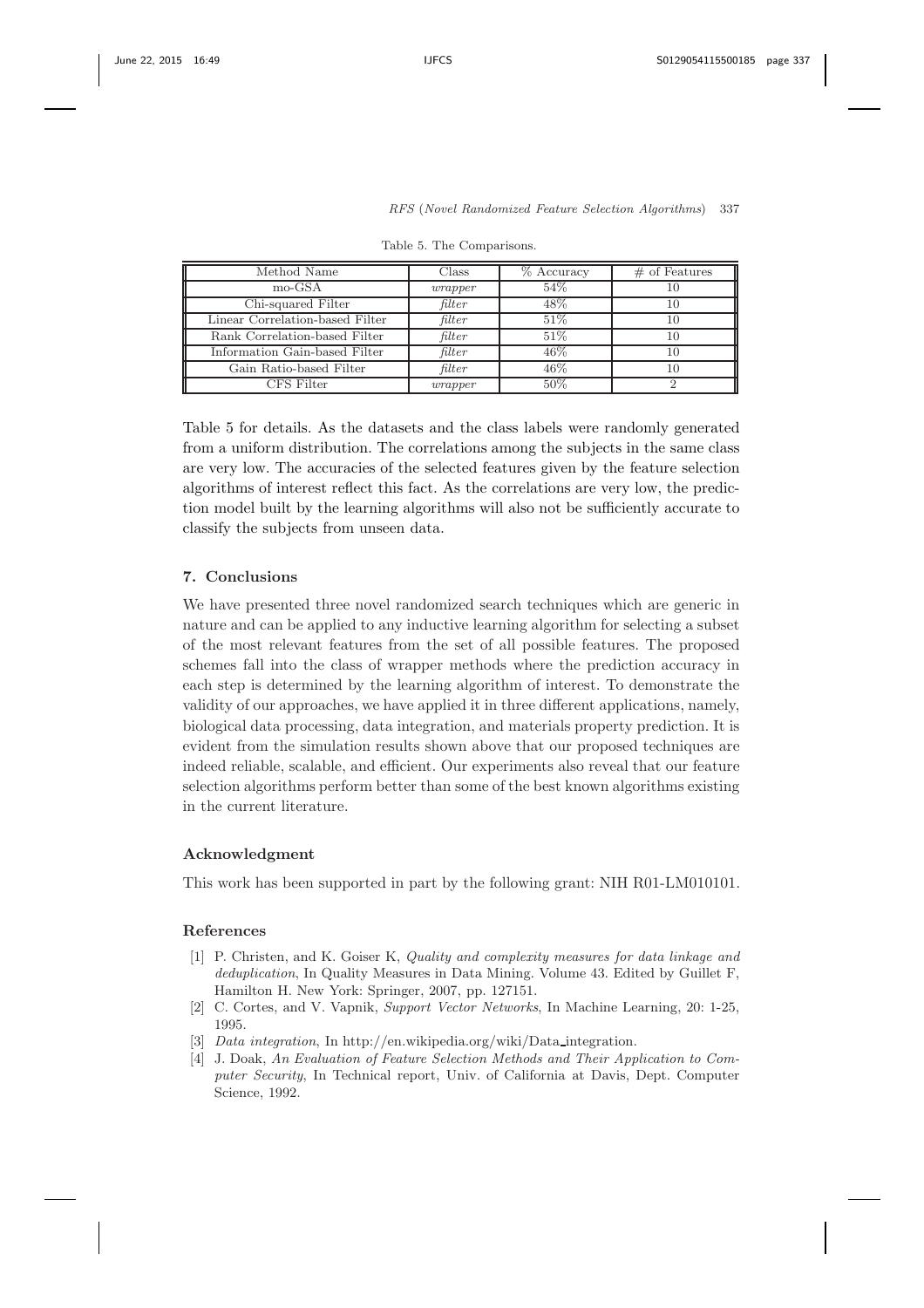- [5] A.K. Elmagarmid, P.G. Ipeirotis, and V.S. Verykios, Duplicate Record Detection: A Survey, In IEEE Trans Knowl Data Eng, 19:116, 2007.
- [6] FSelector, Optimization by simulated annealing, In http://cran.r-project.org/ web/packages/FSelector/FSelector.pdf.
- [7] S. Geman, E. Bienenstock, and R. Doursat, Neural networks and the bias/variance  $dilemma$ , In Neural Computation  $4(1)$ , pp. 1-58, 1992.
- [8] C.-W. Hsu, and C.-J. Lin, A Comparison of Methods for Multiclass Support Vector Machines", In IEEE Transactions on Neural Networks, 2002.
- [9] G. Isabelle, J. Weston, S. Barnhill, and V.N. Vapnik, Gene Selection for Cancer Classification using Support Vector Machines, In Machine Learning, 46, pp. 389-422, 2002.
- [10] A. Jain, and D. Zongker, Feature selection: evaluation, application, and small sample performance, In IEEE Transactions on Pattern Analysis and Machine Intelligence, vol. 19, pp. 153-158, 1997.
- [11] T. Jirapech-Umpai, and S. Aitken, Feature selection and classification for microarray data analysis: Evolutionary methods for identifying predictive genes, In BMC Bioinformatics, 6:148, 2005.
- [12] T. Joachims, Transductive Inference for Text Classification using Support Vector Machines, In 1999 International Conference on Machine Learning (ICML), pp. 200-209, 1999.
- [13] S. Kirkpatrick, C.D. Gelatt, and M.P. Vecchi, Optimization by simulated annealing, In Science 220(4598), pp. 671-680, 1983.
- [14] J. Kittler, Feature set search algorithm, in C.H.Chen, Ed., Pattern Recognition and Signal Processing, In Sijthoff and Noordhoff, Alphen aan den Rijn, Netherlands, pp.41-60, 1978.
- [15] R. Kohavi, and G.H. John, Wrappers for Feature Subset Selection, In Artificial Intelligence, vol. 97, nos. 1-2, pp. 273-324, 1997.
- [16] M. Kudo, and J. Sklansky, Comparison of algorithms that select features for pattern classifiers, In Pattern Recognition 33, pp. 25-41, 2000.
- [17] Y. Lee, Y. Lin, and G. Wahba, Multicategory Support Vector Machines, Theory, and Application to the Classification of Microarray Data and Satellite Radiance Data, In J. Amer. Statist. Assoc. 99, Issue 465: 67-81, 2004.
- [18] H. Liu, and H. Motoda, Feature Selection for Knowledge Discovery and Data Mining In Boston: Kluwer Academic, 1998.
- [19] C.S. Liu, G. Pilania, C. Wang, and R. Ramprasad, How critical are the van der Waals interactions in polymer crystals?, In J. Phys. Chem. C, 116, 9347, 2012.
- [20] T. Mi, S. Rajasekaran, and R. Aseltine, Efficient algorithms for fast integration on large data sets from multiple sources, In BMC Med Inform Decis Mak, 12:59, 2012.
- [21] D. Mitra, F. Romeo, and A.S. Vincentelli, Convergence and Finite-Time Behavior of Simulated Annealing, In Advances in Applied Probability, Sept. 1986.
- [22] P.M. Narendra, and K.A. Fukunaga, Branch and Bound Algorithm for Feature Subset Selection, In IEEE Trans. Computer, vol. 26, no. 9, pp. 917-922, Sept. 1977.
- [23] P. Pudil, J. Novovicova, and J. Kittler, Floating search methods in feature selection, In Pattern Recognition Letters, vol. 15, pp. 1119-1125, 1994.
- [24] S. Rajasekaran, On Simulated Annealing and Nested Annealing, In Journal of Global Optimization, 16(1), 2000, pp. 43–56.
- [25] J.S. Russell, and N. Peter, Artificial Intelligence: A Modern Approach (2nd ed.), In Prentice Hall, Upper Saddle River, NJ, pp. 111-114, ISBN 0-13-790395-2, 2003.
- [26] C. Saunders, A. Gammerman, and V. Vovk, Ridge Regression Learning Algorithm in Dual Variables, In 15th International Conference on Machine Learning, Madison, WI, pp. 515-521, 1998.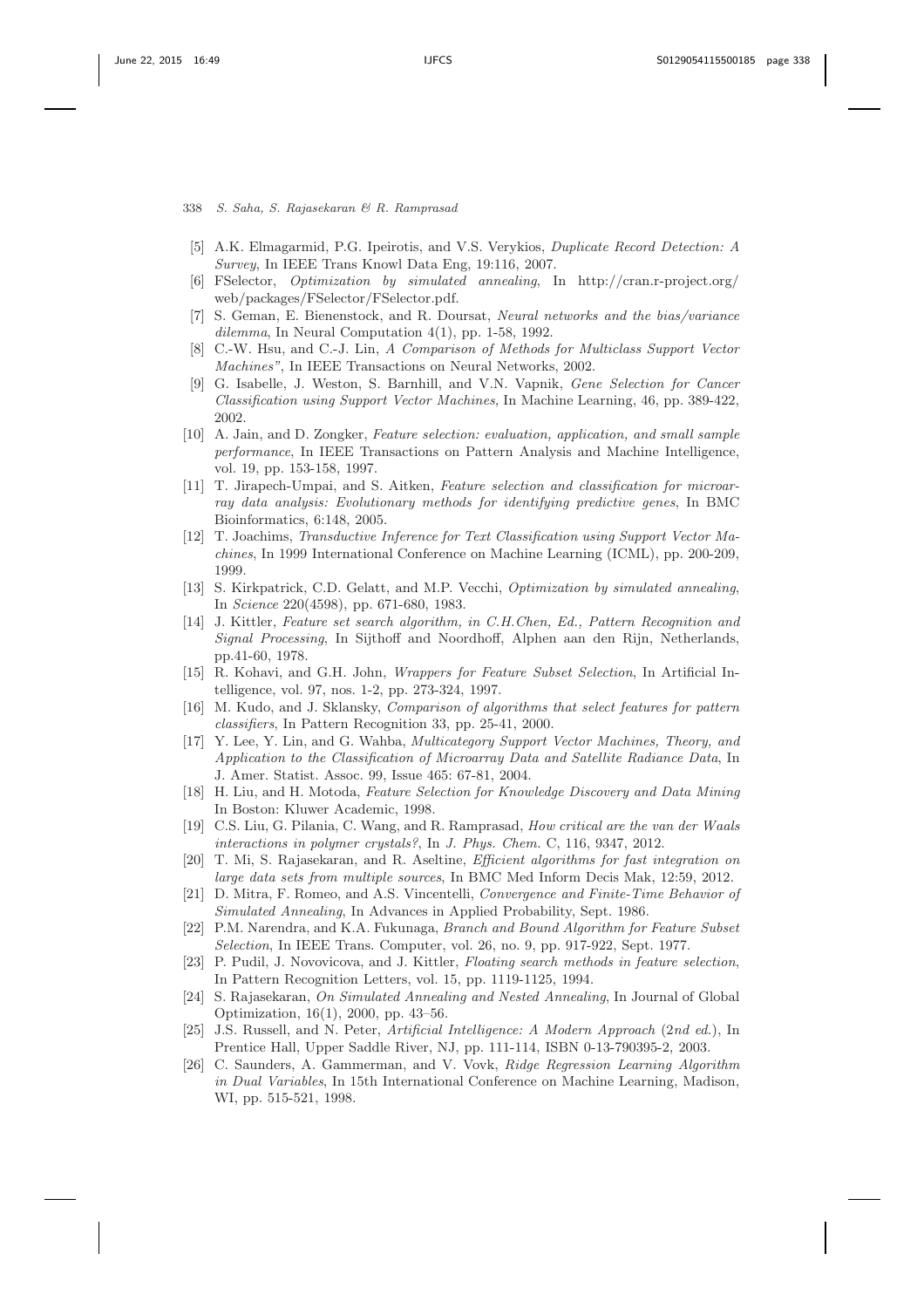- [27] M. Song, and S. Rajasekaran, A greedy correlation-incorporated SVM-based algorithm for gene selection, In Proc. of AINA Workshops, pp. 657-661, 2007.
- [28] Y. Sun, S. A. Boggs, and R. Ramprasad, The intrinsic electrical breakdown strength of insulators from first principles, In Appl. Phys. Lett 101, 132906, 2012.
- [29] A.A. Tikhonov, and V.Y. Arsenin, Solutions of ill-posed problems, In New York: John Wiley, 1977.
- [30] V.N. Vapnik, The Nature of Statistical Learning Theory, In Springer, 1995.
- [31] C.C. Wang, G. Pilania, and R. Ramprasad, *Dielectric properties of carbon, silicon and* germanium based polymers: A first principles study, In Phys. Rev. B, under review.
- [32] W.E. Winkler, Overview of Record Linkage and Current Research Directions, In [http://www.census.gov/srd/papers/pdf/rrs2006-02.pdf].
- [33] W.E. Winkler, Improved Decision Rules In The Fellegi-Sunter Model Of Record Linkage, In Survey Research Methods, American Statistical Association. Volume 1, Alexandria, VA: American Statistical Association, pp. 274279, 1993.
- [34] S. Saha, S. Rajasekaran et al. Efficient techniques for genotypephenotype correlational analysis, In BMC medical informatics and decision making, 13:41, 2013.
- [35] S. Rajasekaran and S. Saha, A Novel Deterministic Sampling Technique to Speedup Clustering Algorithms, In Advanced Data Mining and Applications (ADMA), Hangzhou, China, pp. 34-46, 2013.
- [36] S. Salzberg et al., Microbial gene identification using interpolated markov models, Nucleic Acids Res., 26, 544548, 1998.
- [37] M. Ben-Bassat, Pattern recognition and reduction of dimensionality, In P. Krishnaiah and L. Kanal, (eds.) Handbook of Statistics II, Vol. 1. North-Holland, Amsterdam. pp. 773-791, 1982.
- [38] M. Hall, Correlation-based feature selection for machine learning, PhD Thesis, Department of Computer Science, Waikato University, New Zealand, 1999.

## Appendix A. Kernel Ridge Regression (KRR)

Kernel ridge regression is a data-rich non-linear forecasting technique. It is applicable in many different contexts ranging from optical character recognition to business forecasting. KRR has proven to be better than many well-known predictors. It is not much different from ridge regression rather it employs a clever algebraic trick to improve the computational efficiency. The central idea in kernel ridge regression is to employ a flexible set of nonlinear prediction functions and to prevent overfitting by penalization. It is done in such a way that the computational complexity is reduced significantly. This is achieved by mapping the set of predictors into a high-dimensional (or even infinite-dimensional) space of nonlinear functions of the predictors. A linear forecast equation is then estimated in this high dimensional space. It also employs a penalty (or shrinkage, or ridge) term to avoid over-fitting. It is called kernel ridge regression since it uses the kernel trick to map the set of predictors into a high dimensional space and adds a ridge term to avoid over-fitting.

Assume that we are given N observations  $(x_1, y_1), (x_2, y_2), \ldots, (x_N, y_N)$  with  $x_i \in \mathbb{R}^d$  and  $y_i \in \mathbb{R}$ , for  $1 \leq i \leq N$ . Our goal is to find a function f such that  $f(x_i)$ is a good approximation of  $y_i$  for  $1 \leq i \leq N$ . Once we identify such a function we can use it on any unknown observation  $x' \in \mathbb{R}^d$  to estimate the corresponding y' as  $f(x')$ . Ridge regression calculates the parameter vector  $w \in \mathbb{R}^d$  of a linear model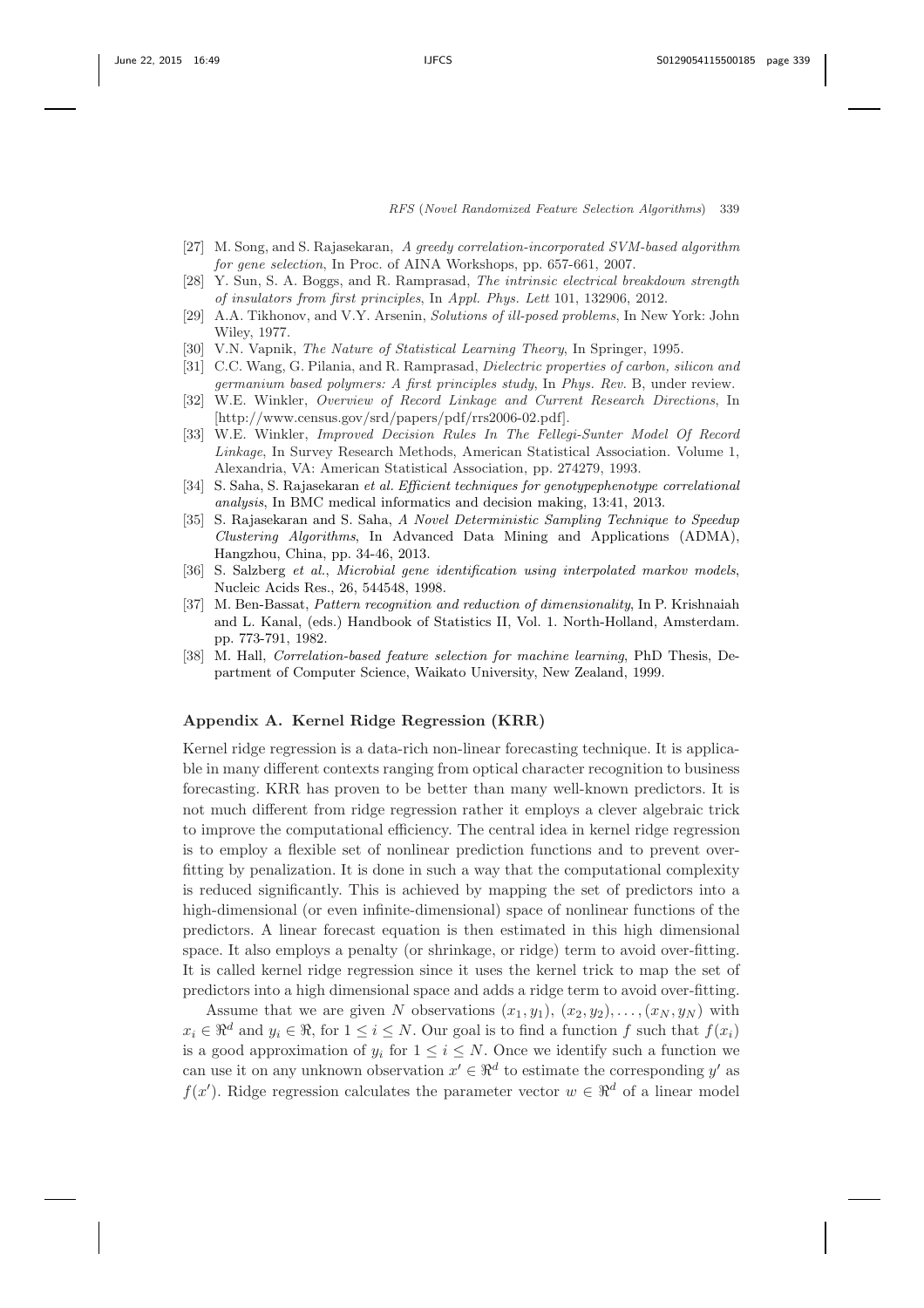### 340 S. Saha, S. Rajasekaran & R. Ramprasad

 $f(x) = w.x$  by minimizing the objective function:

$$
W_{RR}(w) = \frac{1}{2} ||w||^2 + \frac{\gamma}{N} \sum_{i=1}^{N} (y_i - w_i . x_i)^2.
$$
 (A.1)

The objective function used in ridge regression (1) implements a form of Tikhonov regularisation [29] of a sum-of-squares error metric, where  $\gamma$  is a regularization parameter controlling the bias-variance trade-off [7].

A non-linear form of ridge regression [26] can be obtained by employing the kernel trick. Here a linear ridge regression model is constructed in a higher dimensional feature space induced by a non-linear kernel function defining the inner product:

$$
K(x_a, x_b) = \varphi(x_a). \varphi(x_b). \tag{A.2}
$$

The kernel function can be any positive definite kernel. One of the popular kernels is Gaussian radial basis function (RBF) kernel:

$$
K(x_a, x_b) = \exp\left(-\frac{\|x_a - x_b\|^2}{2\sigma^2}\right)
$$
 (A.3)

where  $\sigma$  is a tunable parameter. The objective function minimized in kernel ridge regression can be written as:

$$
W_{KRR}(w) = \frac{1}{2} \|w\|^2 + \frac{\gamma}{N} \sum_{i=1}^{N} \xi_i^2
$$
 (A.4)

subject to the constraints:

$$
\xi_i = y_i - w.\varphi(x_i), \forall i \in \{1, 2, \dots, N\}.
$$

The output of the KRR model is given by the equation:

$$
f(x) = \sum_{i=1}^{N} \alpha_i \varphi(x_i) . \varphi(x) = \sum_{i=1}^{N} \alpha_i K(x_i, x).
$$
 (A.5)

# Appendix B. Support Vector Machine (SVM)

Support Vector Machine has been developed by Vapnik et al. at AT&T Bell Laboratories [2, 30] which is the basis of any gene selection algorithm. Kernel-based techniques (such as support vector machines, Bayes point machines, kernel principal component analysis, and Gaussian processes) represent a major development in machine learning algorithms. Support vector machines (SVMs) are a group of supervised learning methods that can be applied to classification or regression. They represent an extension to nonlinear models of the generalized portrait algorithm. The basic idea is to find a hyperplane which separates any given d-dimensional data perfectly into two classes. Assume that we are given l training examples  $\{x_i, y_i\}$ , where each example has d inputs  $(x_i \in \mathbb{R}^d)$ , and a class label  $y_i \in \{-1, 1\}$   $(1 \le i \le l)$ .